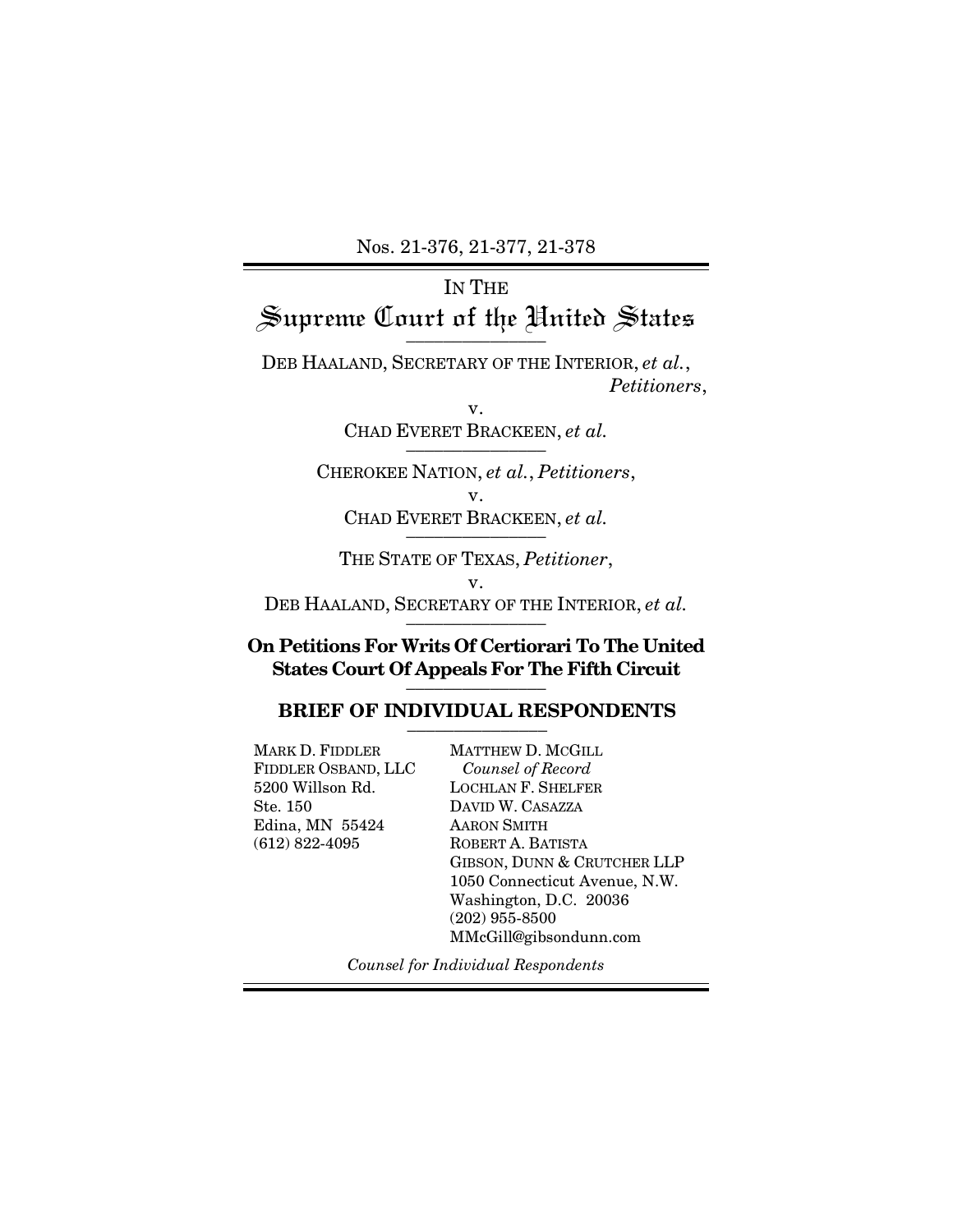#### **QUESTIONS PRESENTED**

The Indian Child Welfare Act of 1978 ("ICWA"), 25 U.S.C. §§ 1901–1963, creates a separate child-custody system for Indian children. Most children's adoptive placements are governed by state law and are based on the child's best interests. For Indian children, however, things are different. Under ICWA, state courts must, "under State law," give preference to placing the child with "(1) a member of the child's extended family; (2) other members of the Indian child's tribe; or (3) other Indian families" of any tribe, rather than with non-Indian adoptive parents. *Id*. § 1915(a); *see also id.* § 1915(b). The en banc Fifth Circuit fractured over the constitutionality of these placement preferences, affirming in part the lower court's decision striking them down as unconstitutional. Multiple parties have asked this Court to review the decision below.

The questions presented are:

1. Whether ICWA's placement preferences and other provisions violate the anticommandeering doctrine and exceed Congress's Article I authority.

2. Whether ICWA's placement preferences violate the Constitution's guarantee of equal protection.

3. Whether at least one of the ten plaintiffs has standing to bring an equal-protection challenge to ICWA's placement-preference regime, as the district court, a panel of the court of appeals, and the en banc court all held.

4. Whether ICWA and its implementing regulations violate the nondelegation doctrine by allowing individual tribes to alter the placement preferences enacted by Congress.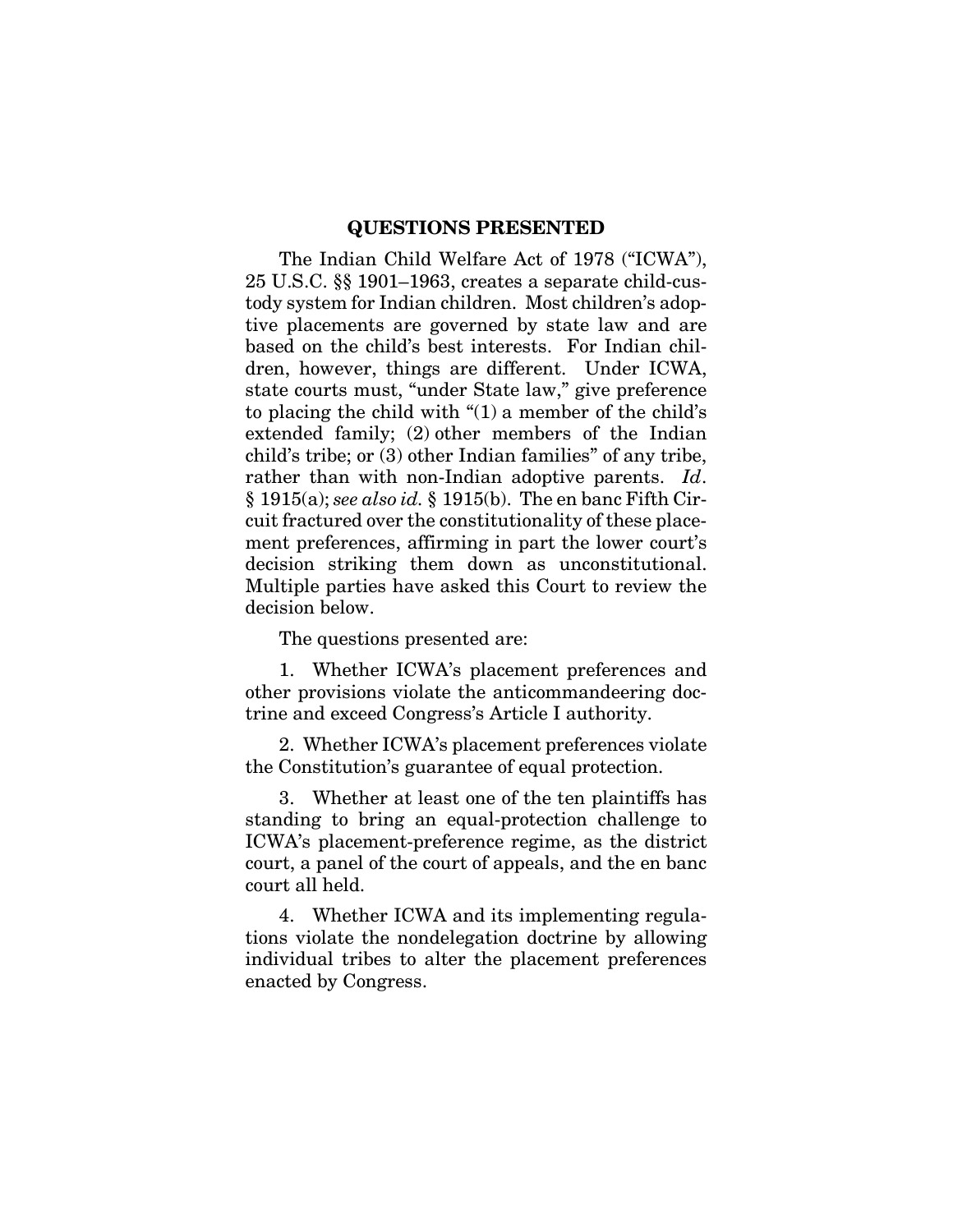## **RULE 29.6 STATEMENT**

Individual Respondents Chad Everet Brackeen; Jennifer Kay Brackeen; Danielle Clifford; Jason Clifford; Altagracia Socorro Hernandez; Frank Nicholas Libretti; and Heather Lynn Libretti were plaintiffs in the district court and appellees before the court of appeals. Individual Respondents are all individuals.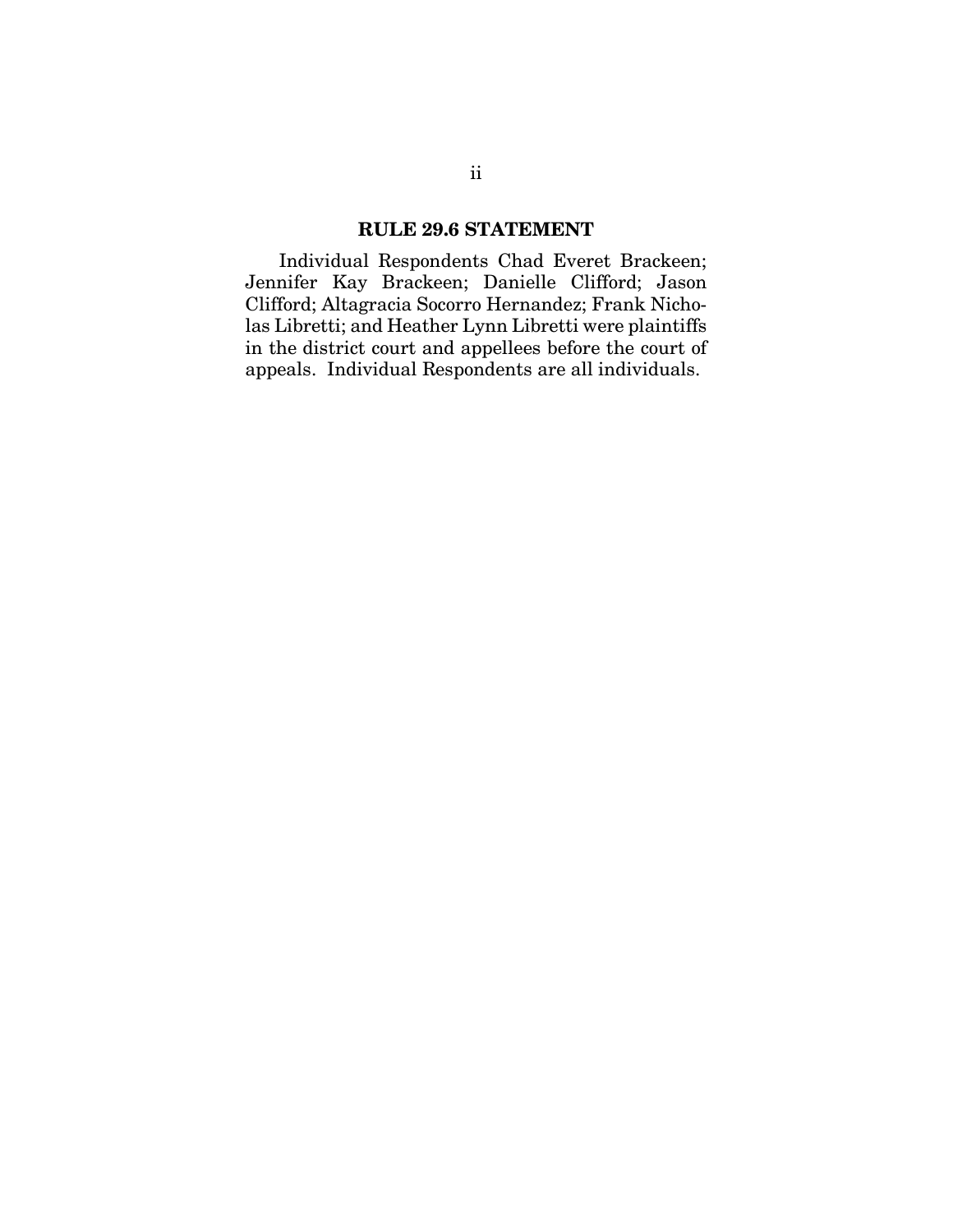# **RULE 14.1(b)(iii) STATEMENT**

Individual Respondents are not aware of any directly related cases not identified in the petitions.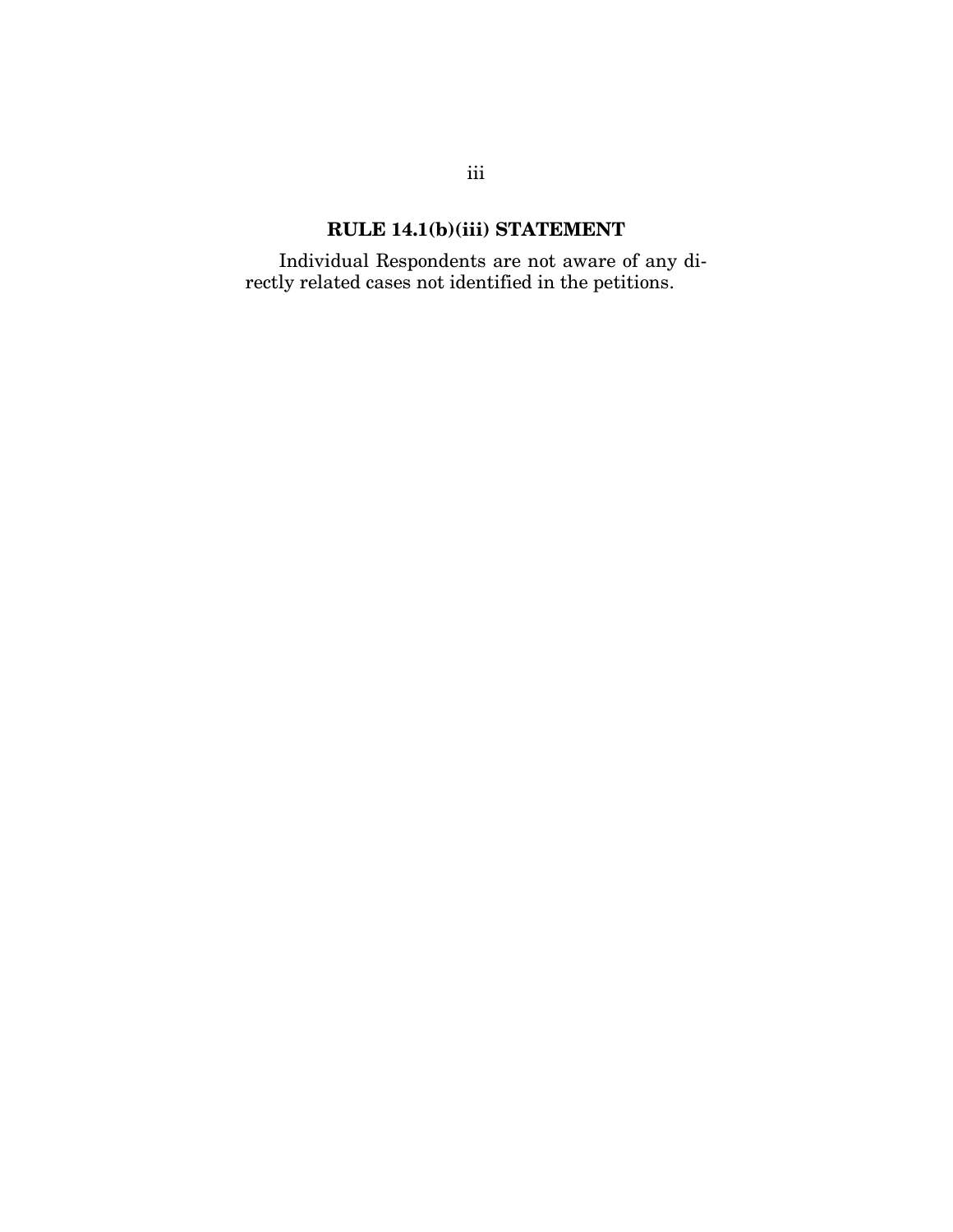# **TABLE OF CONTENTS**

# **Page**

| THE COURT SHOULD REVIEW WHETHER ICWA'S<br>PLACEMENT PREFERENCES EXCEED CONGRESS'S<br><b>AUTHORITY AND COMMANDEER STATES 6</b> |  |  |
|-------------------------------------------------------------------------------------------------------------------------------|--|--|
| II. THE COURT SHOULD REVIEW WHETHER ICWA'S<br>PLACEMENT-PREFERENCE SCHEME VIOLATES<br>THE CONSTITUTION'S GUARANTEE OF EQUAL   |  |  |
| III. THE QUESTION OF STANDING DOES NOT MERIT A<br>SEPARATE QUESTION PRESENTED  14                                             |  |  |
| IV. THE COURT SHOULD REVIEW WHETHER ICWA<br>VIOLATES THE NONDELEGATION DOCTRINE 20                                            |  |  |
|                                                                                                                               |  |  |
|                                                                                                                               |  |  |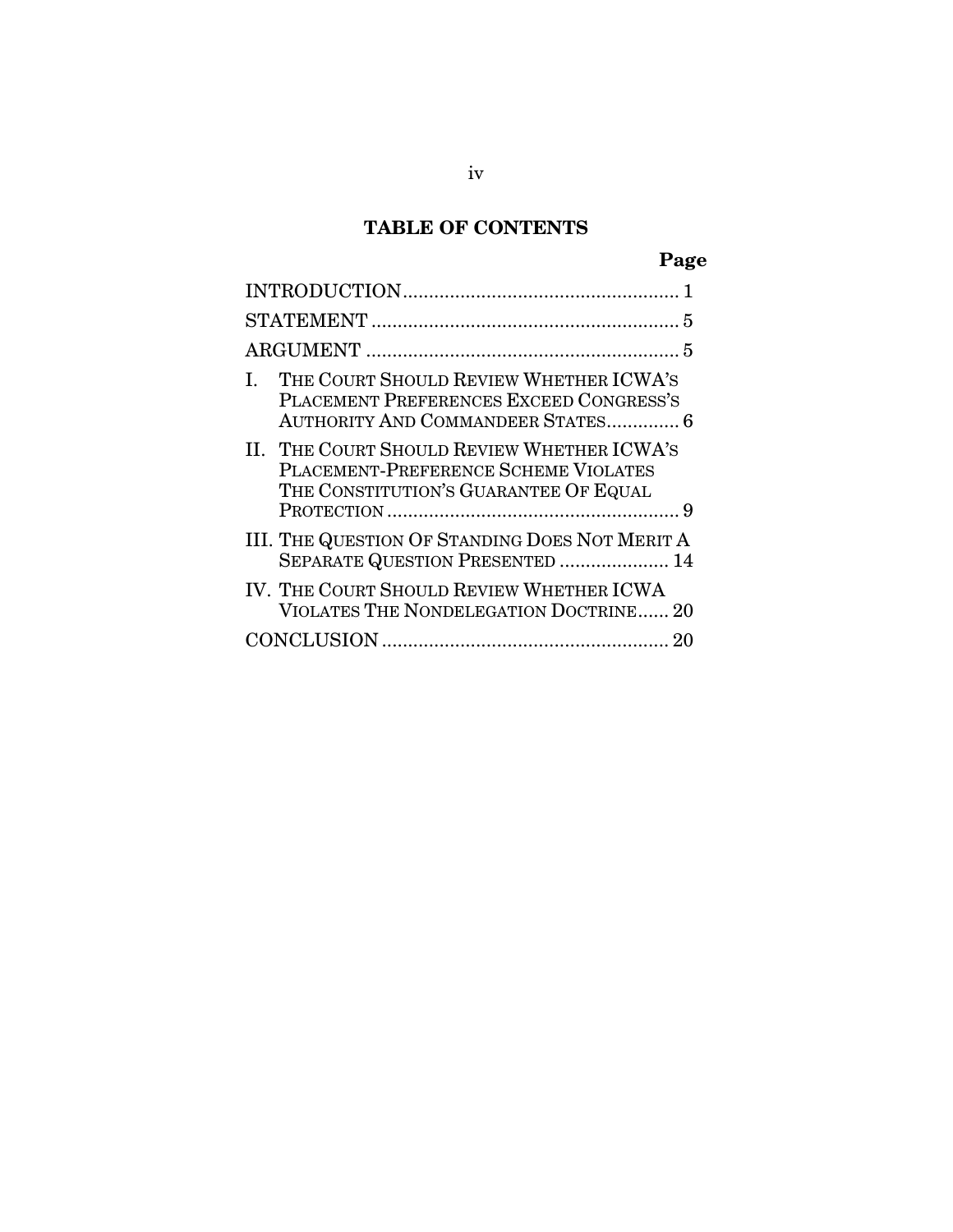# **TABLE OF AUTHORITIES**

# **Page(s)**

## **Cases**

| In re $A.B.,$                                  |
|------------------------------------------------|
| Adarand Constructors, Inc. v. Pena,            |
| Adoptive Couple v. Baby Girl,                  |
| Bennett v. Spear,                              |
| Bethune-Hill v. Va. State Bd. of<br>Elections, |
| Bowsher v. Synar,                              |
| Ex parte Burrus,                               |
| California v. Texas,                           |
| City of Richmond v. J.A. Croson Co.,           |
| Davis v. FEC,                                  |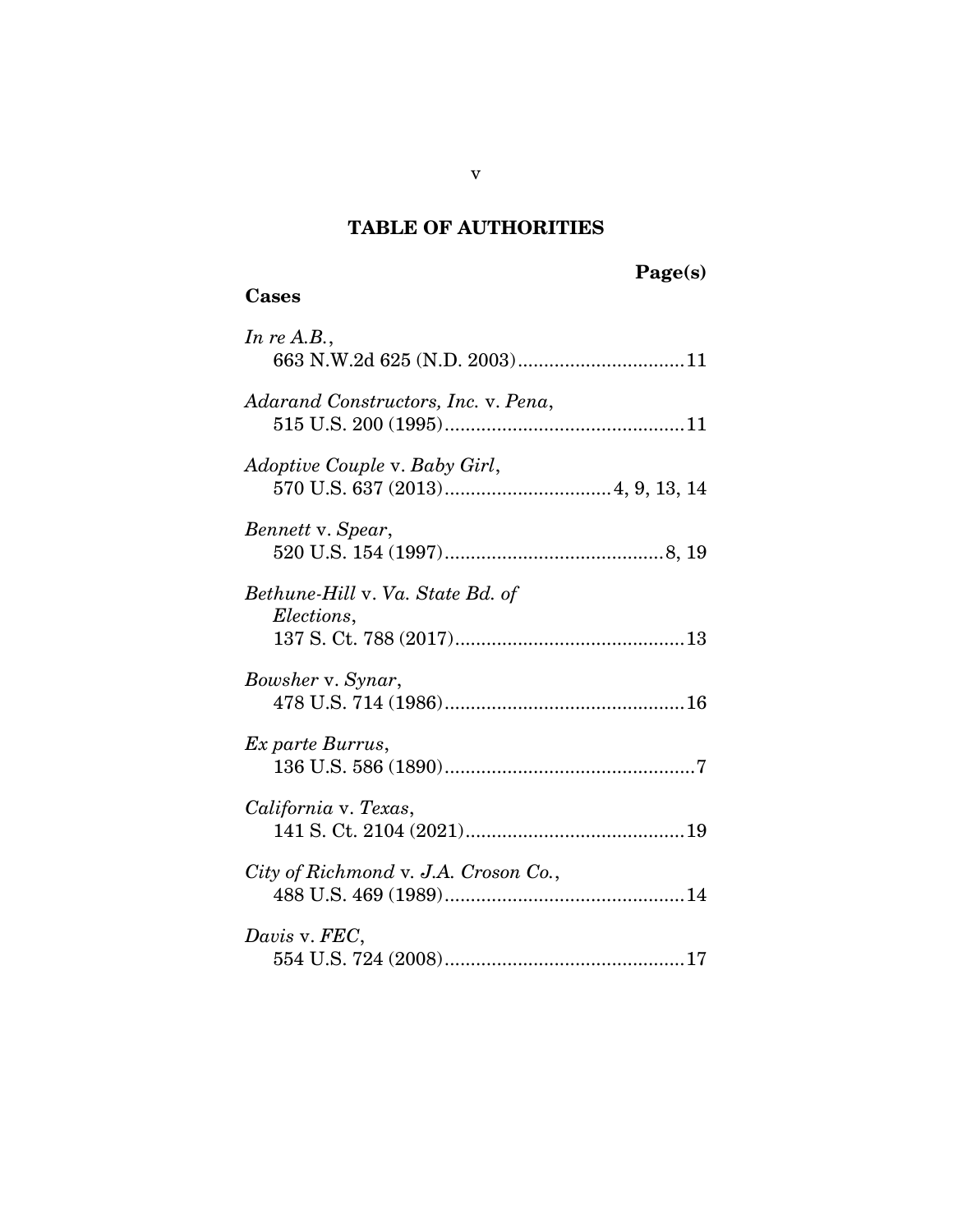| Dep't of Commerce v. New York,                                                        |
|---------------------------------------------------------------------------------------|
| Dobbs v. Jackson Women's Health Org.,                                                 |
| FEC v. Akins,                                                                         |
| Gratz v. Bollinger,                                                                   |
| <i>Iancu</i> v. <i>Brunetti</i> ,                                                     |
| Jones v. United States,                                                               |
| Mathews v. Diaz,                                                                      |
| Murphy v. NCAA,                                                                       |
| Ne. Fla. Chapter of Associated Gen.<br>Contractors of Am. v. City of<br>Jacksonville, |
| Reno v. Flores,                                                                       |
| Rice v. Cayetano,                                                                     |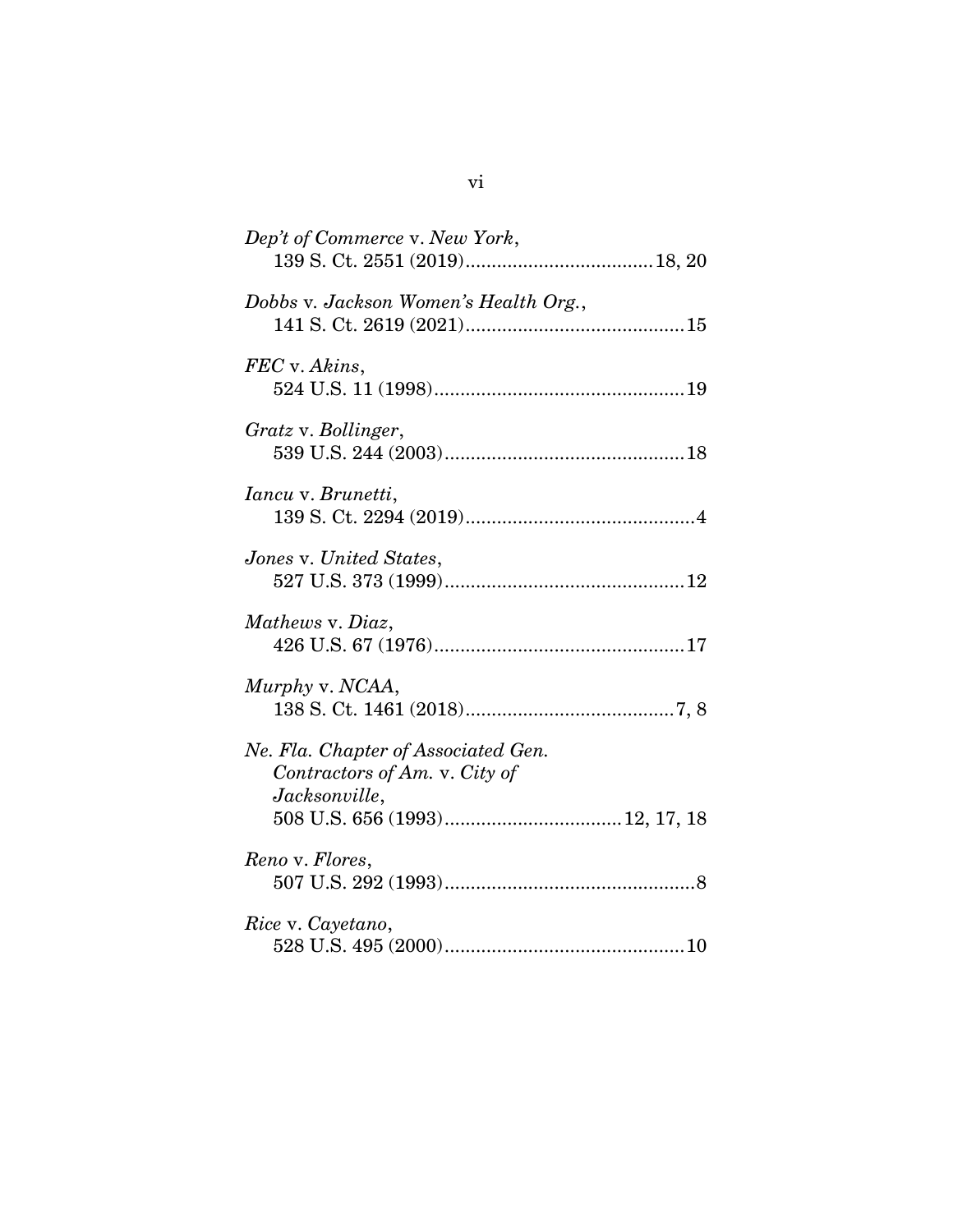| In re Santos Y.,<br>112 Cal. Rptr. 2d 692 (Cal. Ct. App. |
|----------------------------------------------------------|
| Seila Law LLC v. CFPB,                                   |
| Stanton v. Stanton,                                      |
| United States v. Morrison,                               |
| Utah v. Evans,                                           |
|                                                          |
| <b>Statutes</b>                                          |
|                                                          |
|                                                          |
|                                                          |
|                                                          |
|                                                          |
|                                                          |
|                                                          |
|                                                          |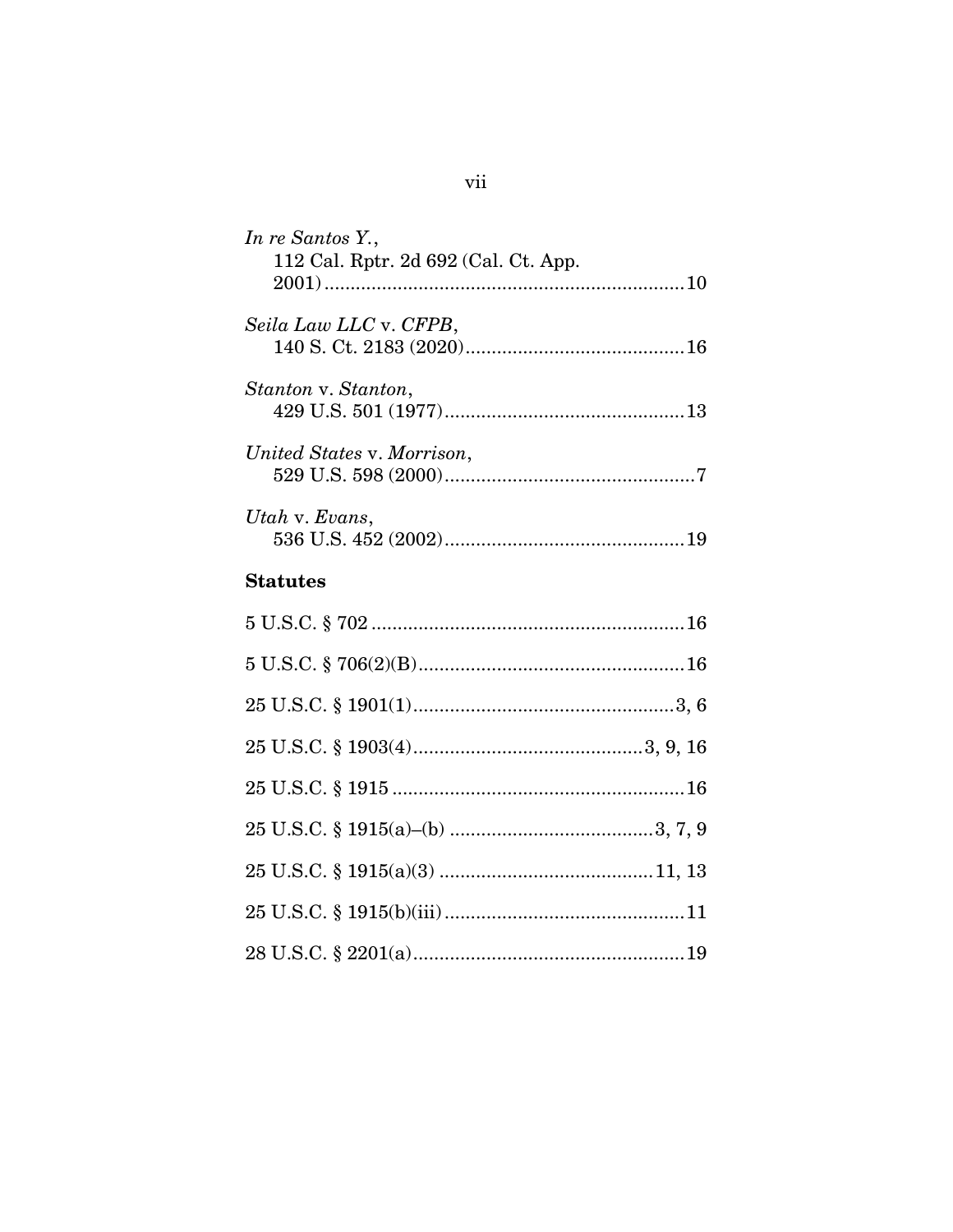# **Other Authorities**

H.R. Rep. No. 95-1386 (1978)......................................9

*Indian Child Welfare Act Proceedings*, 81 Fed. Reg. 38,778 (June 14, 2016) ...................15

## viii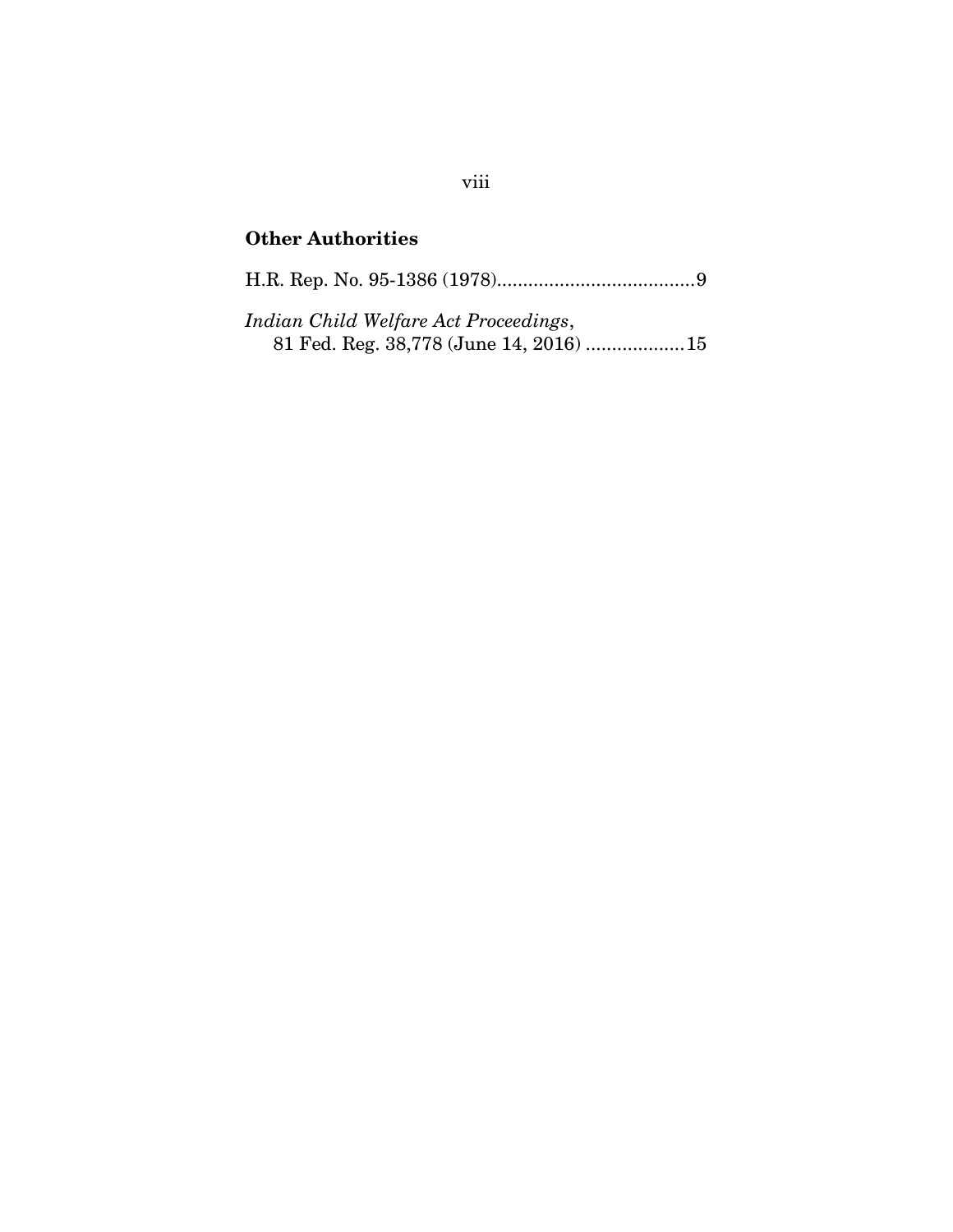Individual Respondents Chad Everet Brackeen, Jennifer Kay Brackeen, Danielle Clifford, Jason Clifford, Altagracia Socorro Hernandez, Frank Nicholas Libretti, and Heather Lynn Libretti respectfully submit this response to the petitions for writs of certiorari filed by Deb Haaland in her official capacity as Secretary of the Department of the Interior et al. (collectively, "United States") (No. 21-376); the Cherokee Nation et al. (collectively, "Tribes") (No. 21-377); and the State of Texas (No. 21-378). Because all three petitions seek review of the same decision of the en banc U.S. Court of Appeals for the Fifth Circuit, this consolidated brief responds to all of them. All three of those petitions are related to Individual Respondents' own petition for a writ of certiorari (No. 21-380) ("Brackeen Pet.").

### **INTRODUCTION**

<span id="page-9-0"></span>Pending before this Court are four related petitions that together present the ideal vehicle to resolve whether key provisions of the Indian Child Welfare Act ("ICWA") are unconstitutional on Article I, anticommandeering, equal-protection, and nondelegation grounds. All four petitions arise out of the same en banc Fifth Circuit decision, which produced six opinions—none of which garnered a majority in full—that sharply disagreed on ICWA's constitutionality. That fractured outcome confirms the need for a definitive ruling from this Court. The 325-page decision fully examined all of the constitutional arguments. And the four petitions provide the Court with a range of perspectives on the constitutional questions: The federal government that enacted the law; state governments that are forced to carry out ICWA's commands; tribes that seek to uphold ICWA's child-placement re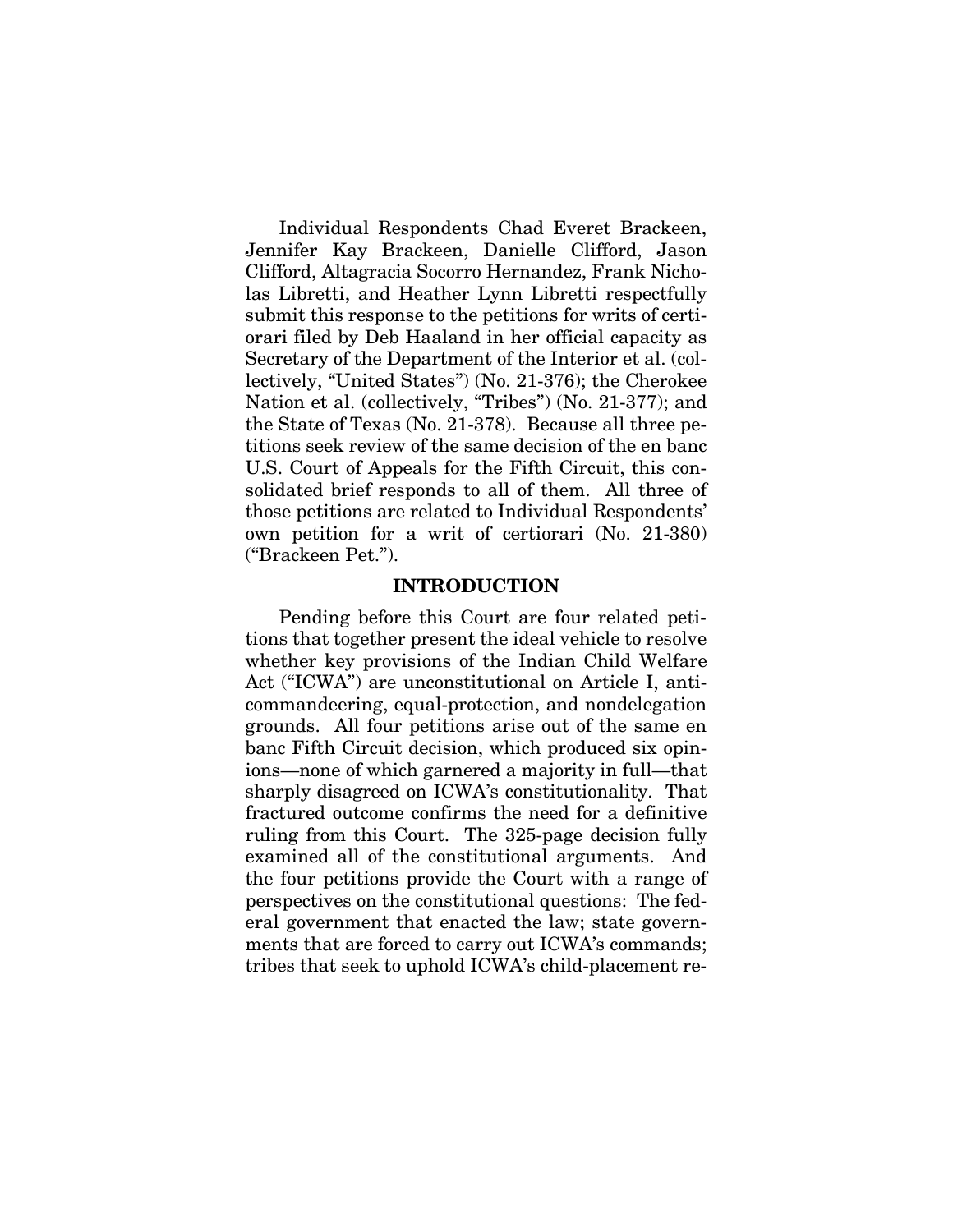gime; a biological parent of an Indian child whose personal wishes for her child's placement were jeopardized by ICWA; and non-Indian adoptive parents whose efforts to adopt children subject to ICWA's mandates have been hindered because the statutory placement preferences put those parents on unequal footing. The Court should grant all four petitions, frame the questions presented as proposed by Individual Respondents and Texas, and consolidate the cases.

Collectively, the United States, the Tribes, and Texas present five questions, several of which Individual Respondents also presented in their own petition. *See* Brackeen Pet. i. Individual Respondents agree that four of those questions warrant certiorari.

*First*, the federalism questions. Texas (like Individual Respondents) asks this Court to decide (1) whether Congress had the constitutional power to enact ICWA in the first place, as well as (2) whether ICWA's placement preferences and other provisions including 25 U.S.C. §§ 1912(a), (d)–(f), 1914, 1915(e), and accompanying regulations—violate the anticommandeering doctrine by forcing States to carry out the federal program of routing Indian children to Indian adults. The United States and Tribes, too, ask whether ICWA violates the anticommandeering doctrine. Individual Respondents agree that this Court should review these federalism issues. But the Court should grant the questions as framed by Texas (Questions Presented 1 and 3) and Individual Respondents (Question Presented 2) in order to squarely consider not only whether ICWA's provisions violate the anticommandeering doctrine, but also whether they exceed Congress's Article I powers. Congress invoked its power to "regulate Commerce ... with Indian tribes" as the source of its authority to enact ICWA.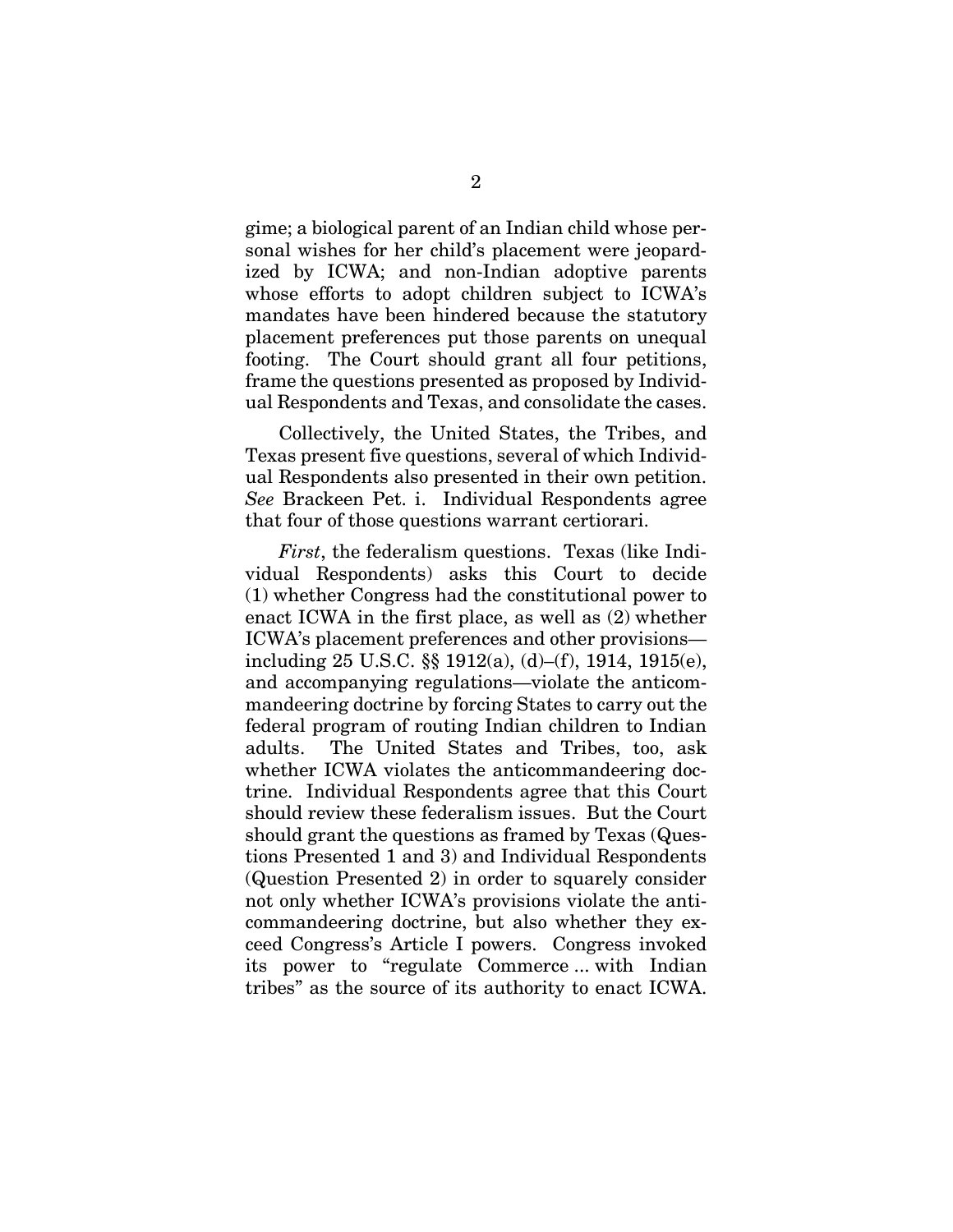25 U.S.C. § 1901(1). ICWA, however, does not regulate commerce, as neither children nor state-court adoption proceedings are articles of commerce. Nor does ICWA regulate commerce with Indian Tribes; rather, the placement preferences govern the relationship between prospective parents (including nontribal members) and "Indian children" (including nontribal members). Whether Congress has the power to invade this traditionally state domain presents a critical federalism question that independently merits review, in addition to the anticommandeering question.

*Second*, the equal-protection question. Texas (like Individual Respondents) asks whether ICWA's classifications—including its definition of "Indian child" that turns on ancestry and "biolog[y]," 25 U.S.C. § 1903(4), and its system of placement preferences that categorically disadvantages non-Indian parents, *id.* § 1915(a)–(b)—violate equal protection. The United States and Tribes attempt to gerrymander the question presented, asking the Court to decide only whether ICWA's third-ranked placement preference violates equal protection, and only under rational-basis review. But the Court should not grant a question presented that assumes the lowest tier of scrutiny applies. The parties vigorously contested that issue, and Judge Duncan's opinion below assumed *arguendo* that rational basis applied only because ICWA's placement preferences fail under *any* standard of review. Moreover, the third-ranked placement preference is only one part of ICWA's overall scheme of racial classifications. Rather than reviewing one slice of the statute's race-based preferences, this Court should grant the question presented by Texas (Question Presented 2) and Individual Respondents (Question Presented 1) which asks the Court to review the constitutionality of the placement-preference regime as a whole—and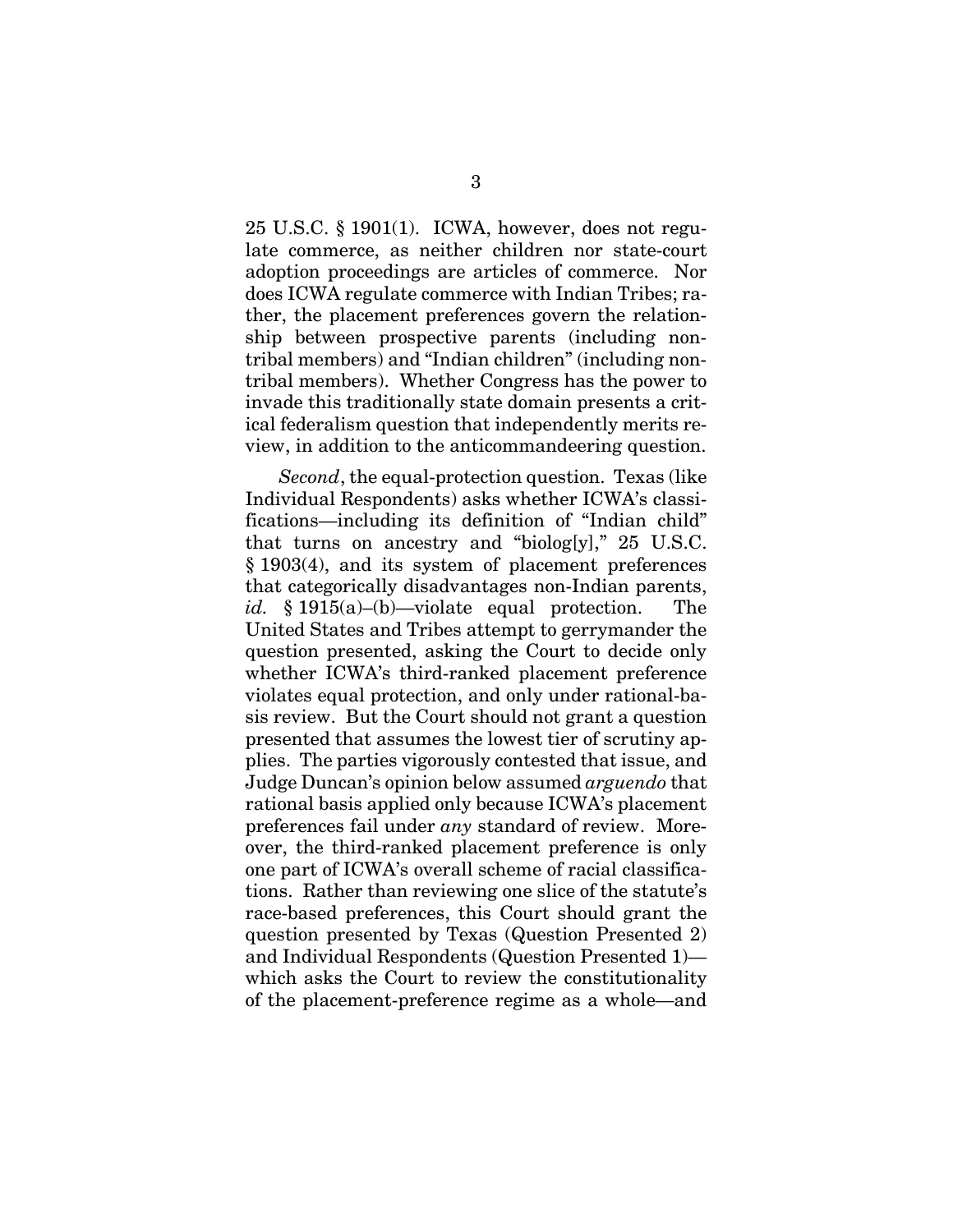definitively resolve the "equal protection concerns" with ICWA that the Court has already identified. *Adoptive Couple* v. *Baby Girl*, 570 U.S. 637, 656 (2013).

*Third*, the United States and Tribes ask the Court to grant a separate question presented to decide whether any one of the ten plaintiffs has standing to challenge ICWA's placement preferences on equalprotection grounds. But the question of standing here is not difficult, and there is no need to grant a separate question on the issue. Individual Respondents' standing has been clear from the outset, and the United States' and Tribes' repeated attempts to evade review of ICWA's merits have been resoundingly rejected at every step of this litigation. The district court, a unanimous panel, and 11 members of the en banc court all agreed that Individual Respondents plainly have standing under this Court's precedents.

*Finally*, Texas asks whether ICWA violates the nondelegation doctrine by allowing individual tribes to alter the placement preferences enacted by Congress. Individual Respondents agree that review of this question is warranted for all of the reasons given by Texas.

Individual Respondents agree with all Petitioners that this Court should follow its "usual" course "when a lower court has invalidated a federal statute" and "grant[] certiorari" here. *Iancu* v. *Brunetti*, 139 S. Ct. 2294, 2298 (2019); *see also* U.S. Pet. 31; Tribes Pet. 16. But in so doing, it should review the court of appeals' holdings regarding ICWA as a whole. If significant portions of the en banc court's fractured decision are left unreviewed, thousands of parents and Indian children involved in child-custody proceedings each year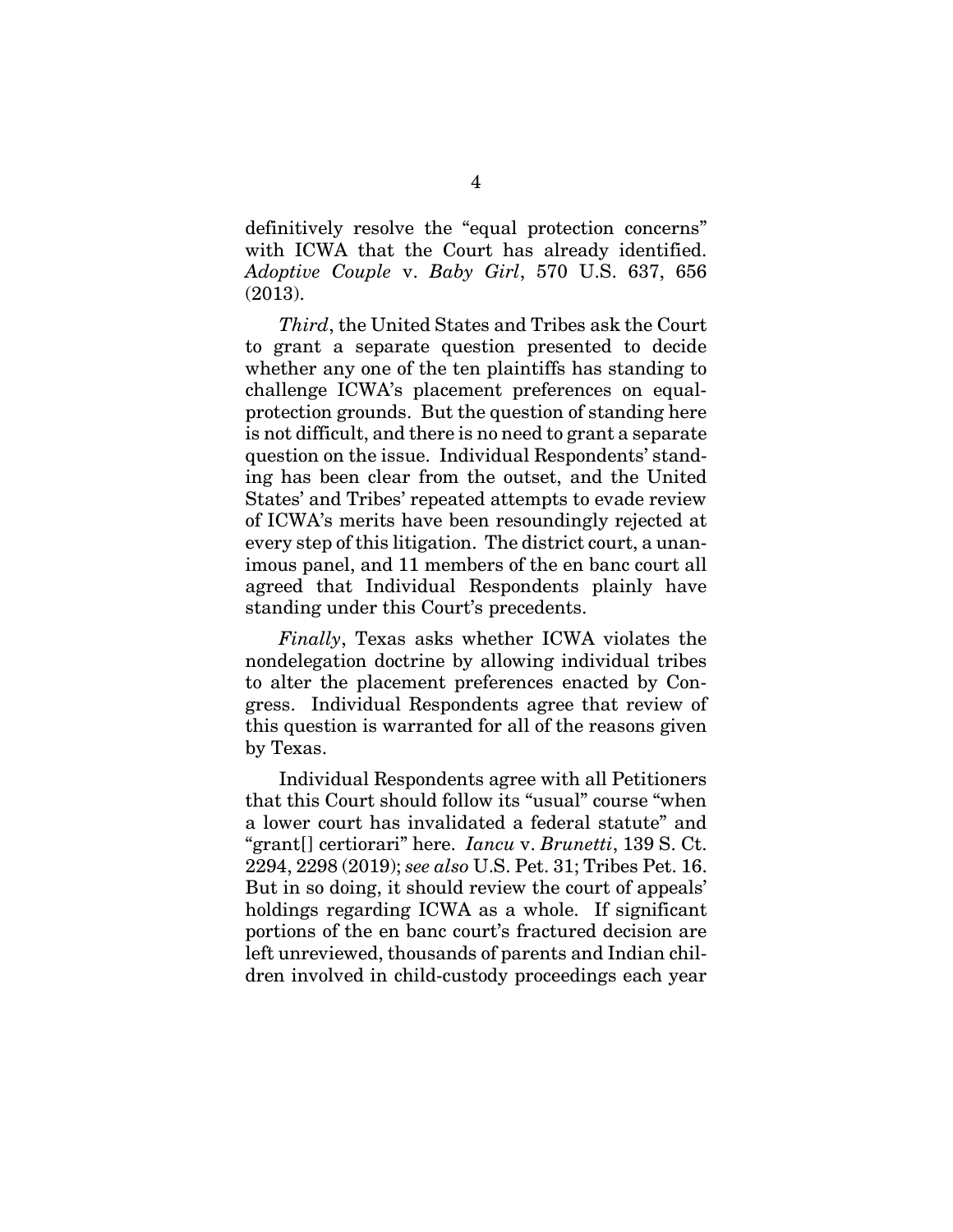will operate in the shadow of a federal law of questionable constitutionality, leaving them uncertain whether all, some, or none of ICWA's provisions will be applied to their cases. That situation is untenable, and the petitions filed by the United States, Texas, the Tribes, and Individual Respondents give the Court a perfect vehicle to provide desperately needed clarity. This Court should grant the four petitions, adopt the questions presented as formulated by Texas and Individual Respondents, and consolidate the cases for argument.

#### **STATEMENT**

<span id="page-13-0"></span>Individual Respondents concur with Texas's Statement. *See* Texas Pet. 3–11. Individual Respondents also respectfully refer the Court to the Statement in their own petition. *See* Brackeen Pet. 4–13.

#### **ARGUMENT**

<span id="page-13-1"></span>Individual Respondents agree with all Petitioners that certiorari is warranted to review the questions of ICWA's constitutionality that are set forth in the four separate petitions. ICWA touches the lives of parents, children, States, and tribes, implicating "interests that could not be more important." Tribes Pet. 2, 17. This Court should dispel the uncertainty surrounding ICWA's constitutionality as soon as possible—particularly given the paramount need for clarity and predictability in child-custody decisions across the country. *See* Texas Pet. 32–33.

In particular, Individual Respondents respectfully submit that the Court should grant all four petitions, adopt the questions as presented by Texas and Individual Respondents, and consolidate the cases for argument. It should review whether ICWA's placement preferences (and other challenged provisions)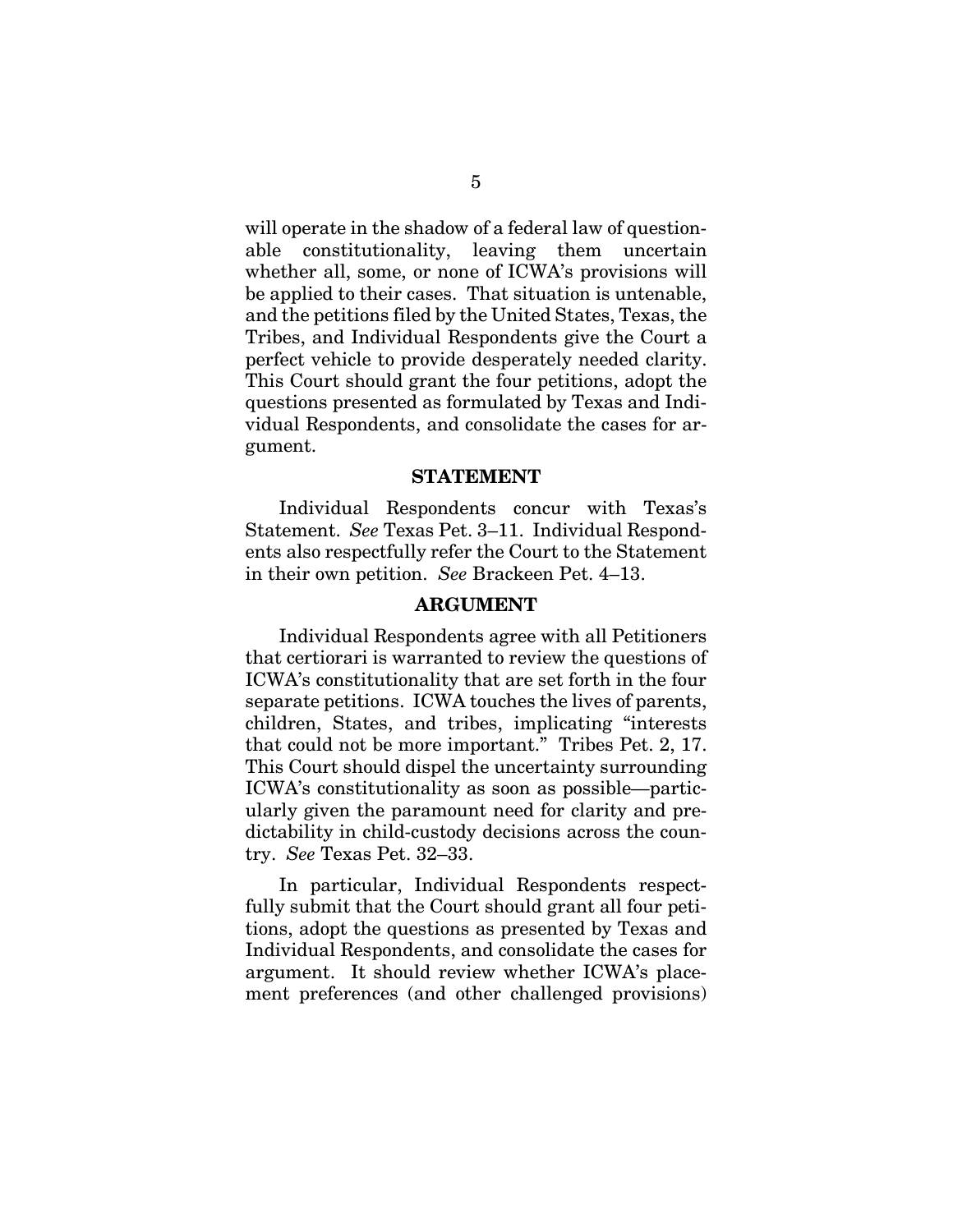exceed Congress's Article I authority and unconstitutionally commandeer the States. And it should review whether ICWA's separate child-custody scheme—including the definition of "Indian child" and the placement preferences as a whole—violates equal protection. There is no need, however, to grant review on the question regarding Individual Respondents' standing to bring their equal-protection claim; the question of plaintiffs' standing is not difficult, and the district court below, the panel, and the en banc court all easily rejected the United States' and Tribes' arguments on that score.

<span id="page-14-0"></span>**I. THE COURT SHOULD REVIEW WHETHER ICWA'S PLACEMENT PREFERENCES EXCEED CONGRESS'S AUTHORITY AND COMMANDEER STATES.** 

ICWA trenches upon state authority in two independent ways: It exceeds Congress's enumerated powers and commandeers States to carry out a federal statutory regime.

In enacting ICWA, Congress invoked its Article I power to "regulate Commerce ... with Indian tribes." 25 U.S.C. § 1901(1). Seven judges on the en banc court below, however, correctly recognized that Congress lacks the Article I power to enact ICWA's provisions, Texas Pet. App. 260a–61a (Duncan, J.). ICWA regulates children, not objects of commerce. ICWA also regulates individuals (tribal members and non-members alike), not tribes. And ICWA regulates in the area of state-court child-placement proceedings—a subject that belongs to the States, not the federal government. *Ex parte Burrus*, 136 U.S. 586, 593–94 (1890).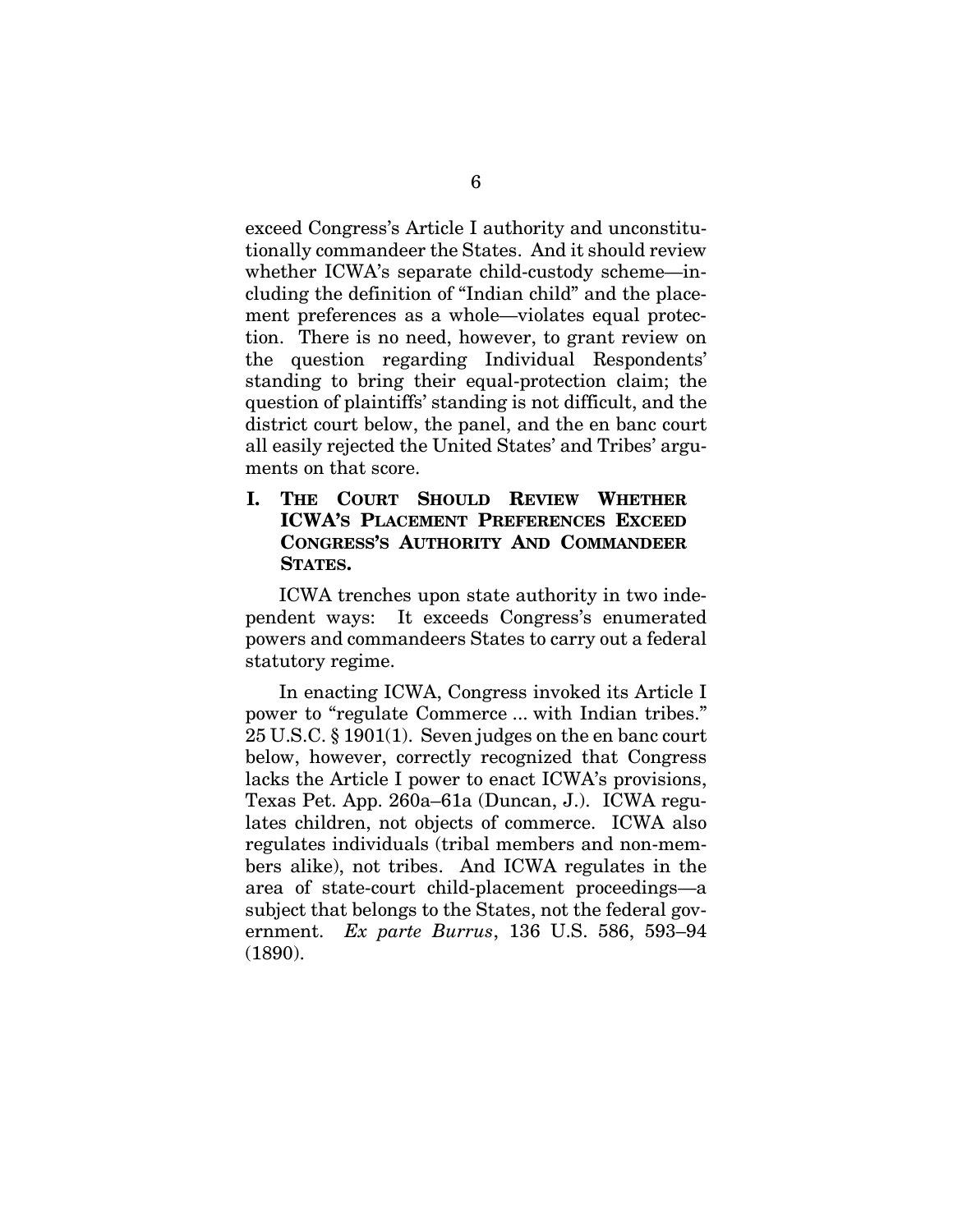Additionally, the anticommandeering doctrine prevents Congress from foisting onto States the obligation to implement a federal statutory regime. When Congress regulates, "it must do so directly; it may not conscript state governments as its agents." *Murphy* v. *NCAA*, 138 S. Ct. 1461, 1477 (2018). But ICWA commands States to follow Congress's preferred childplacement preferences "under State law" in state child-custody proceedings. 25 U.S.C. § 1915(a).

The United States and the Tribes agree that this Court should review whether ICWA unconstitutionally commandeers the States. U.S. Pet. 15–21; Tribes Pet. 18. The Court, however, should consider the question as formulated by Individual Respondents and Texas: whether Congress exceeded its powers by (1) enacting ICWA without Article I authority, or (2) commandeering States to implement ICWA's statutory regime. Brackeen Pet. i; Texas Pet. i. Because "[e]very law enacted by Congress must be based on one or more of its powers enumerated in the Constitution," the question whether ICWA stretches beyond Congress's "defined and limited" Article I powers is independently worthy of review. *United States* v. *Morrison*, 529 U.S. 598, 607 (2000) (internal quotation marks omitted).

Indeed, even under the commandeering question as formulated by the United States and the Tribes, the Court would have to decide the question of Congress's authority to enact ICWA. Both the United States and the Tribes argue that the placement preferences do not commandeer States because they are valid preemption provisions. U.S. Pet. 19; Tribes Pet. 19. But for a federal law "to preempt state law … it must represent the exercise of a power conferred on Congress by the Constitution." *Murphy*, 138 S. Ct. at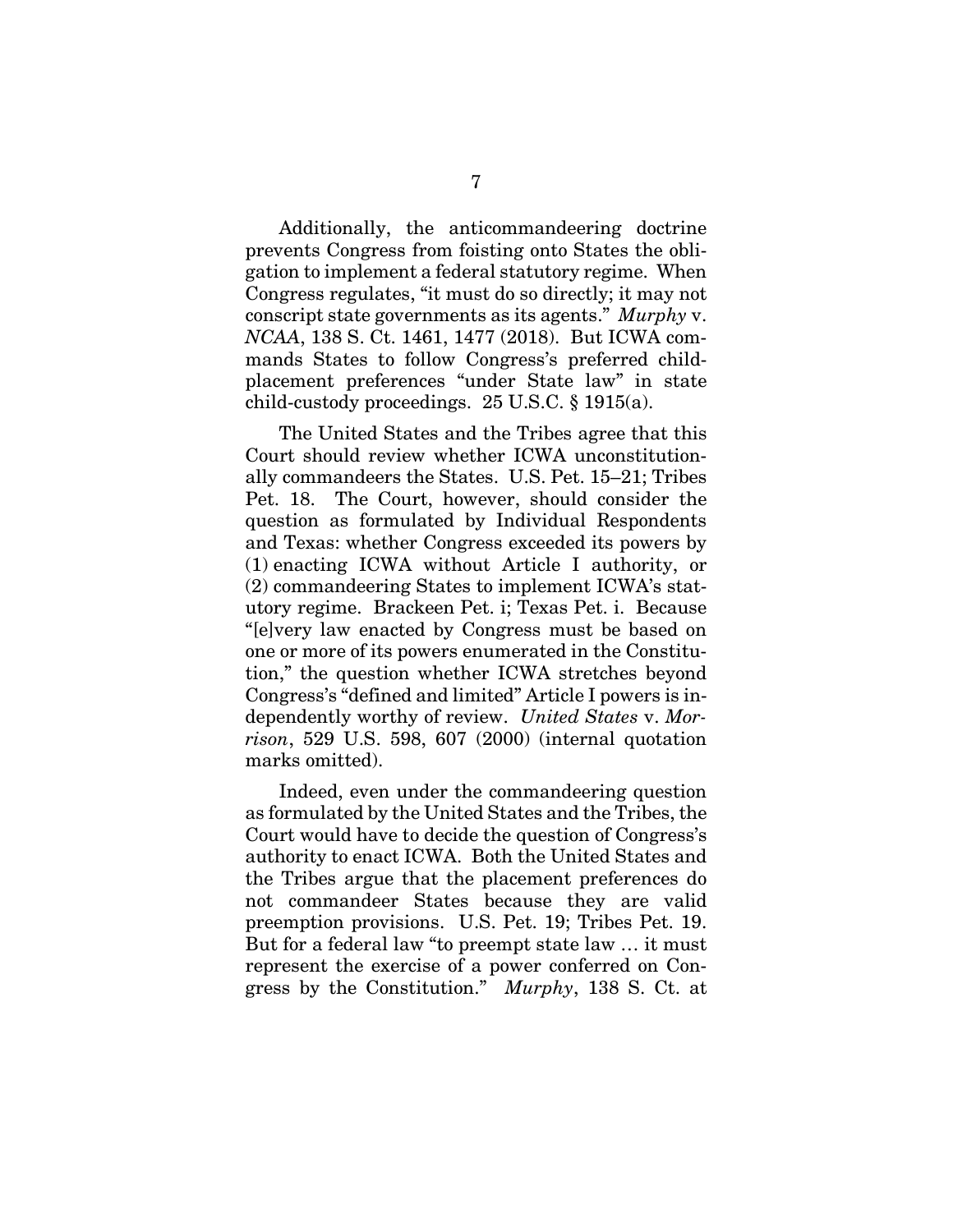1479. Thus, to evaluate the United States' and the Tribes' preemption argument, the Court would have to determine whether Congress possessed the power to enact those placement preferences in the first place, and Individual Respondents contend that Congress lacked that power.

Moreover, the Court would need to confront the Article I question in any event because Individual Respondents (and Texas) "may legitimately defend their judgment on any ground properly raised below." *Reno*  v. *Flores*, 507 U.S. 292, 300 n.3 (1993). The district court declared 25 U.S.C. § 1915 unconstitutional, *see*  Texas Pet. App. 528a, and the en banc court of appeals affirmed in part, *id.* at 5a. At every stage of litigation, Texas and Individual Respondents have argued that ICWA exceeds Congress's delegated authority. Thus, Individual Respondents (and Texas) are entitled to defend their judgment by arguing that Congress had no Article I authority to enact the placement preferences at all. *See*, *e.g.*, *Bennett* v. *Spear*, 520 U.S. 154, 166 (1997) (United States properly "advance[d] several alternative grounds" for affirming because it was "entitled … to defend the judgment on any ground supported by the record").

The Court should therefore squarely place the question of Congress's power to enact ICWA at issue by granting the question as formulated by Individual Respondents and Texas. *See* Brackeen Pet. i, 27–32; Texas Pet. i, 12–19, 24–28; *see also* Ohio Amicus Br. 3, Nos. 21-378, 21-380 ("ICWA unconstitutionally intrudes upon state authority," and "[t]his case offers a chance for clarity").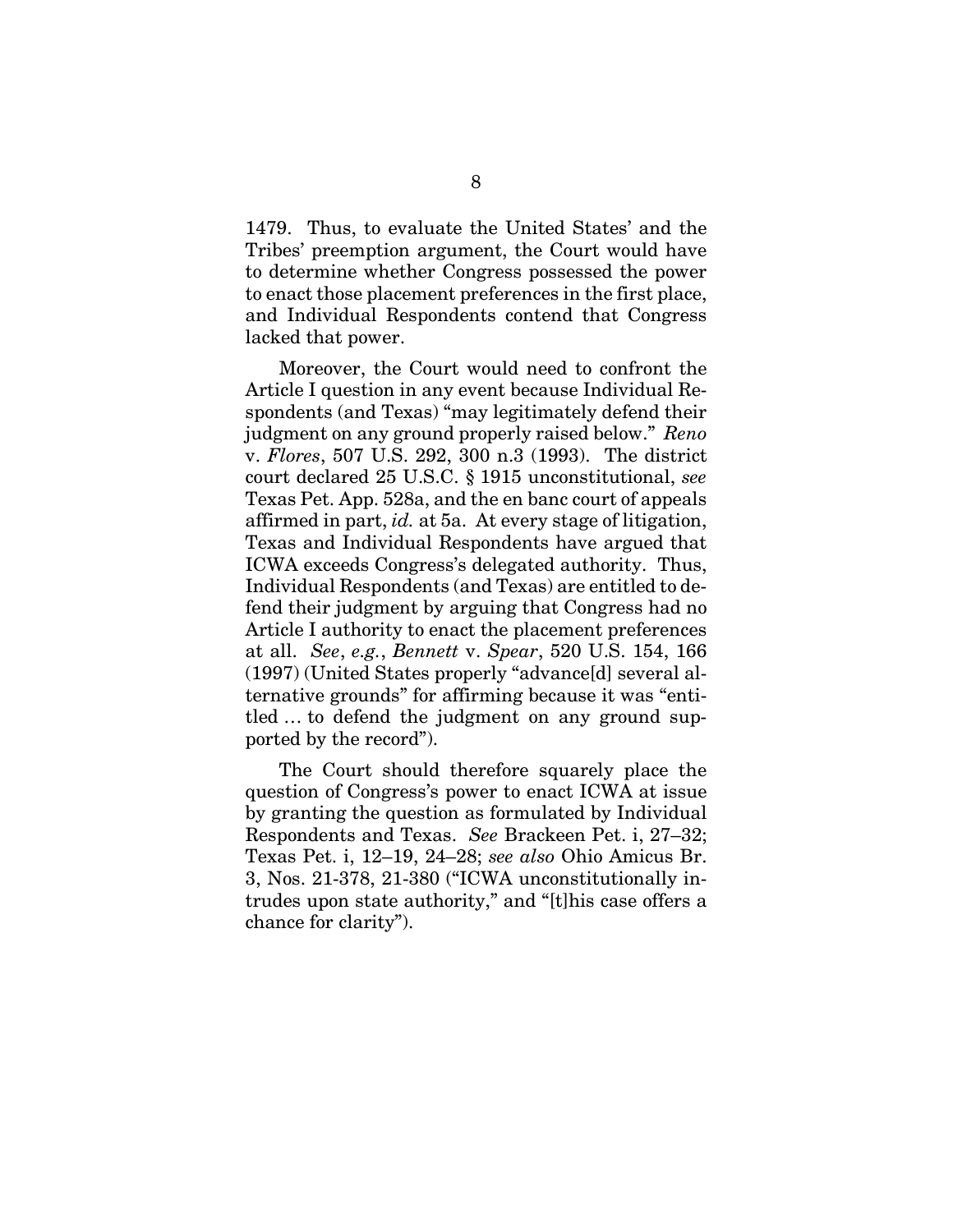## <span id="page-17-0"></span>**II. THE COURT SHOULD REVIEW WHETHER ICWA'S PLACEMENT-PREFERENCE SCHEME VIOLATES THE CONSTITUTION'S GUARANTEE OF EQUAL PROTECTION.**

ICWA operates as a unified scheme that places "Indian child[ren]" in a disfavored position, depriving them of a placement decision based on their best interests, and instead requiring placements based on the child's "biolog[y]."  $25$  U.S.C. § 1903(4). And it categorically places non-Indian adoptive parents such as Individual Respondents last in line to adopt an Indian child, behind (1) a member of the child's extended family, (2) "other members of the Indian child's tribe," and (3) "other Indian families" from any one of the other 573 Indian tribes, regardless of whether the tribe has any connection to the child. *Id.* § 1915(a); *see also id.* § 1915(b). These "requirements often lead to different outcomes than would result under state law," *Adoptive Couple*, 570 U.S. at 658 (Thomas, J., concurring), because state law asks what placement would serve the child's best interests—not what placement would place the child in the "Indian community," H.R. Rep. No. 95-1386, at 23 (1978).

As a result, ICWA disadvantages vulnerable children because of their ancestry—even if they have no other connection to the tribe—making it more difficult for those children to find permanent, loving homes. *See* Christian Alliance for Indian Child Welfare and ICWA Children and Families Amicus Br. 8–14 (Nos. 21-378, 21-380) (detailing Amici's personal stories that demonstrate how ICWA results in "Indian children regularly [being] denied loving and safe homes and often put into dangerous or otherwise inappropriate custody situations that would not otherwise be allowed—simply because of their race"); Goldwater Inst.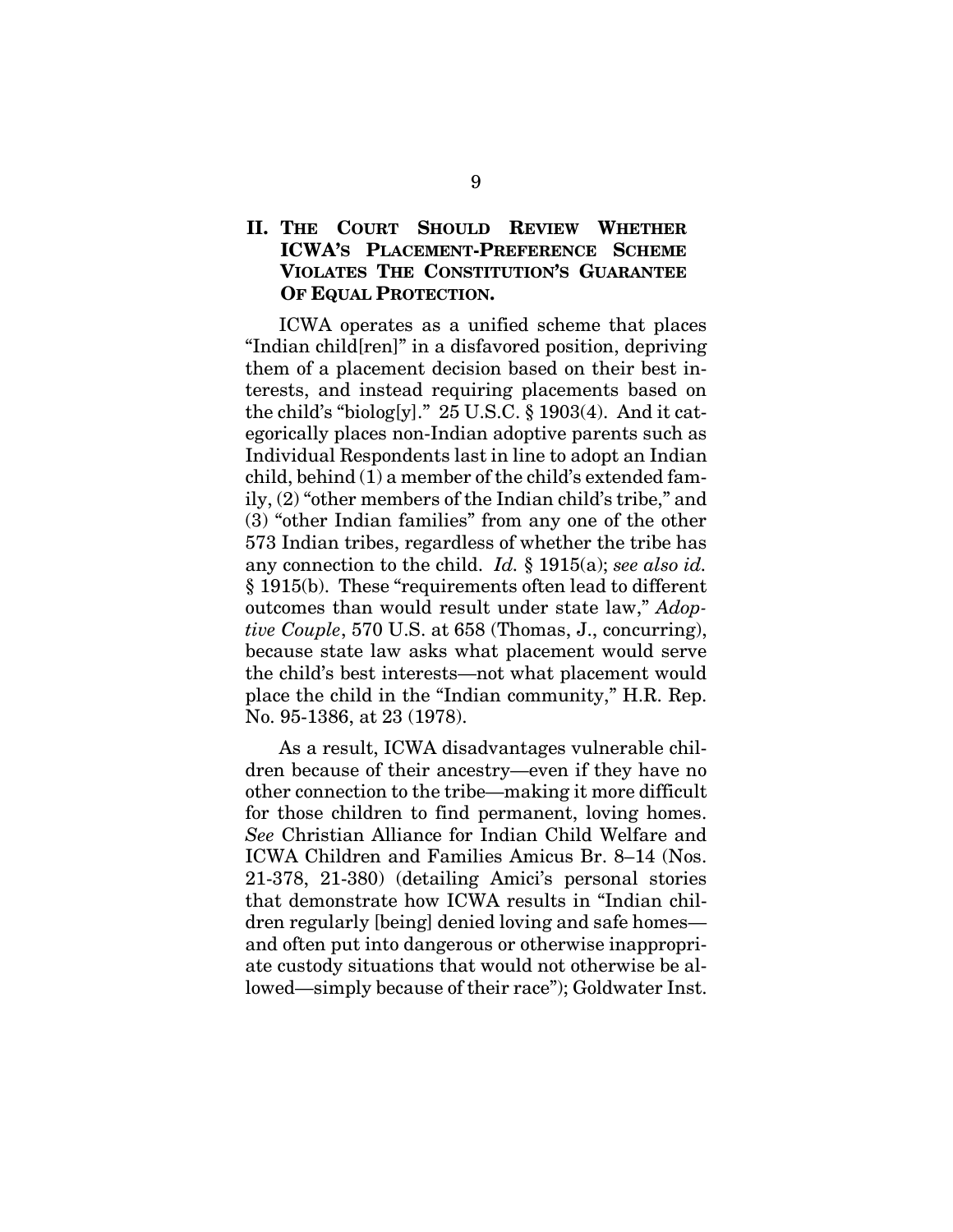Amicus Br. 4 (Nos. 21-376, 21-377, 21-378, 21-380) ("ICWA strips states of the ability to protect at-risk 'Indian children,' limits these children's options for foster care, and effectively bars their adoption into permanent, loving homes.").

Congress, however, may not establish a "scheme" that prefers (or disfavors) "a class of tribal Indians, to the exclusion of all non-Indian citizens." *Rice* v. *Cayetano*, 528 U.S. 495, 520 (2000). Otherwise, a State would be permitted, "by racial classification, to fence out whole classes of its citizens" from "critical state affairs." *Id.* at 522; *see* Brackeen Pet. 14–27; Texas Pet. 19–24; *see also* Project on Fair Representation Amicus Br. 3 (Nos. 21-378, 21-380) (ICWA's placement preferences unconstitutionally "elevat[e] race as a trump card," and the "serious real world harms caused by ICWA weigh heavily in favor of this Court's review").

Individual Respondents agree with the United States, the Tribes, and Texas that, given the "importance" of the placement preferences, there is a "need for this Court's review" of the equal-protection question. U.S. Pet. 31. "Distinctions between citizens solely because of their ancestry are by their very nature odious to a free people whose institutions are founded upon the doctrine of equality," *Rice*, 528 U.S. at 517 (internal quotation marks omitted), and this Court should determine whether ICWA is consistent with that mandate.

The need for review is particularly pressing because lower courts do not agree whether ICWA complies with equal-protection principles, contrary to the United States' and Tribes' portrayal of courts as unified on the issue. *See* U.S. Pet. 30; Tribes Pet. 10; *compare In re Santos Y.*, 112 Cal. Rptr. 2d 692, 730 (Cal.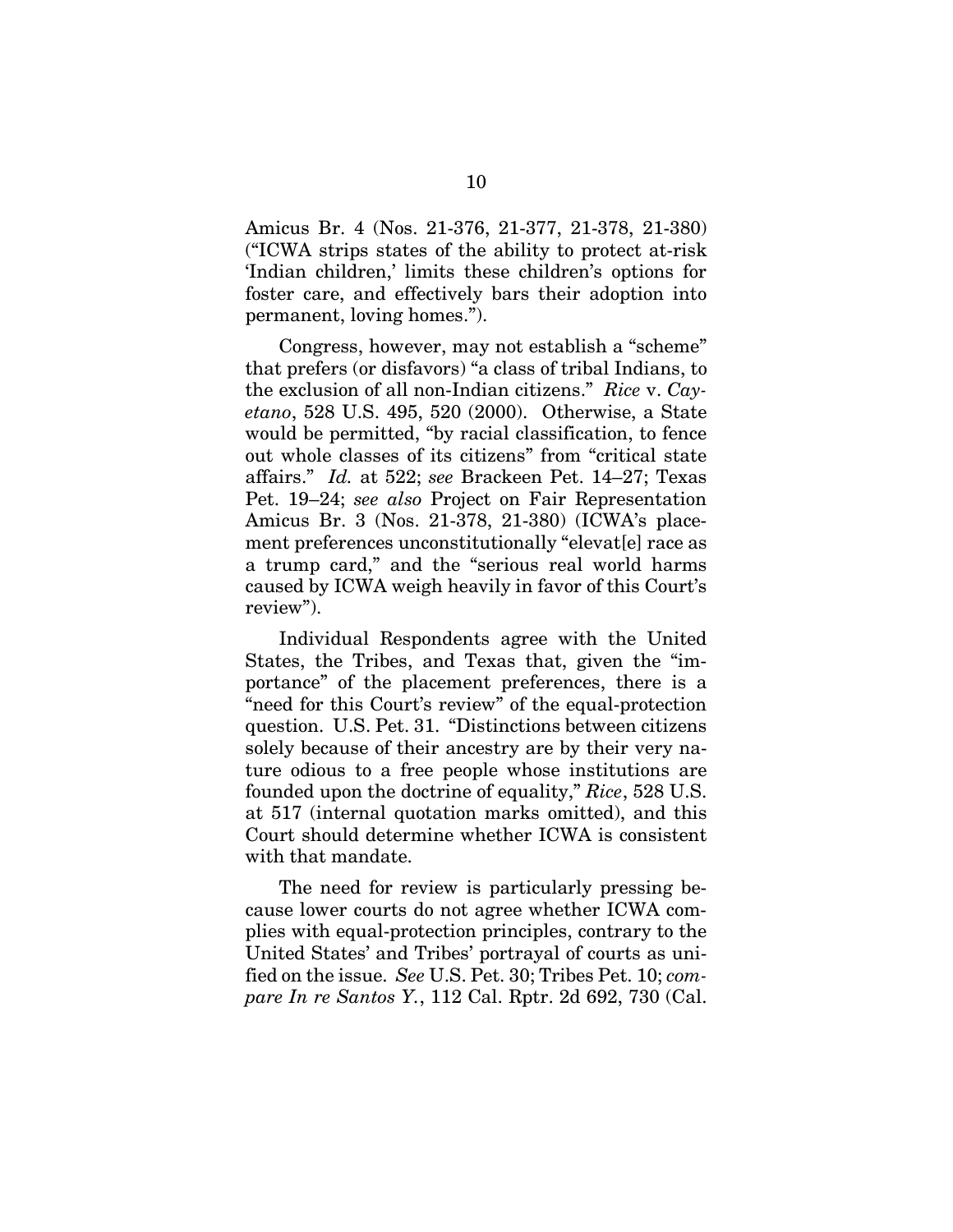Ct. App. 2001) (ICWA draws distinctions "based on 'blood'" and "constitutes a violation of equal protection"), *with In re A.B.*, 663 N.W.2d 625, 636 (N.D. 2003) ("ICWA does not deny [the child's] right to equal protection[.]"); *see also* Brackeen Pet. 15–16. The en banc Fifth Circuit exemplified that fissure, splitting over the extent to which ICWA's placement preferences violated equal protection. Only this Court can bring needed clarity.

The United States and the Tribes, however, attempt to limit this Court's review by asking it to assume that the lowest tier of scrutiny applies and to consider only one portion of ICWA's scheme: Whether ICWA's "third-ranked placement preferences" violate equal protection under the assumption that rationalbasis review applies. U.S. Pet. 26 (citing 25 U.S.C. § 1915(a)(3), (b)(iii)); *see also* Tribes Pet. i–ii.

The Court should not limit its review to this gerrymandered question presented. First, the Court should not grant a question presented that assumes rational basis as the appropriate standard of review. Eight members of the court below applied rational-basis review only "*arguendo*" because the placement preferences fail even that relaxed standard. Texas Pet. App. 277a (Duncan, J.); *see also id.* at 363a (Haynes, J., concurring). But this Court should not predetermine the appropriate standard at this stage, particularly because applying rational-basis review to a race-based classification is contrary to this Court's precedents. *See Adarand Constructors, Inc.* v. *Pena*, 515 U.S. 200, 207–08, 213 (1995). Indeed, even though Judge Duncan's opinion did not need to decide the tier-of-scrutiny question, it did note that ICWA's distinctions "come[] queasily close to a racial classification." Texas Pet. App. 269a; *see also id.* at 499a–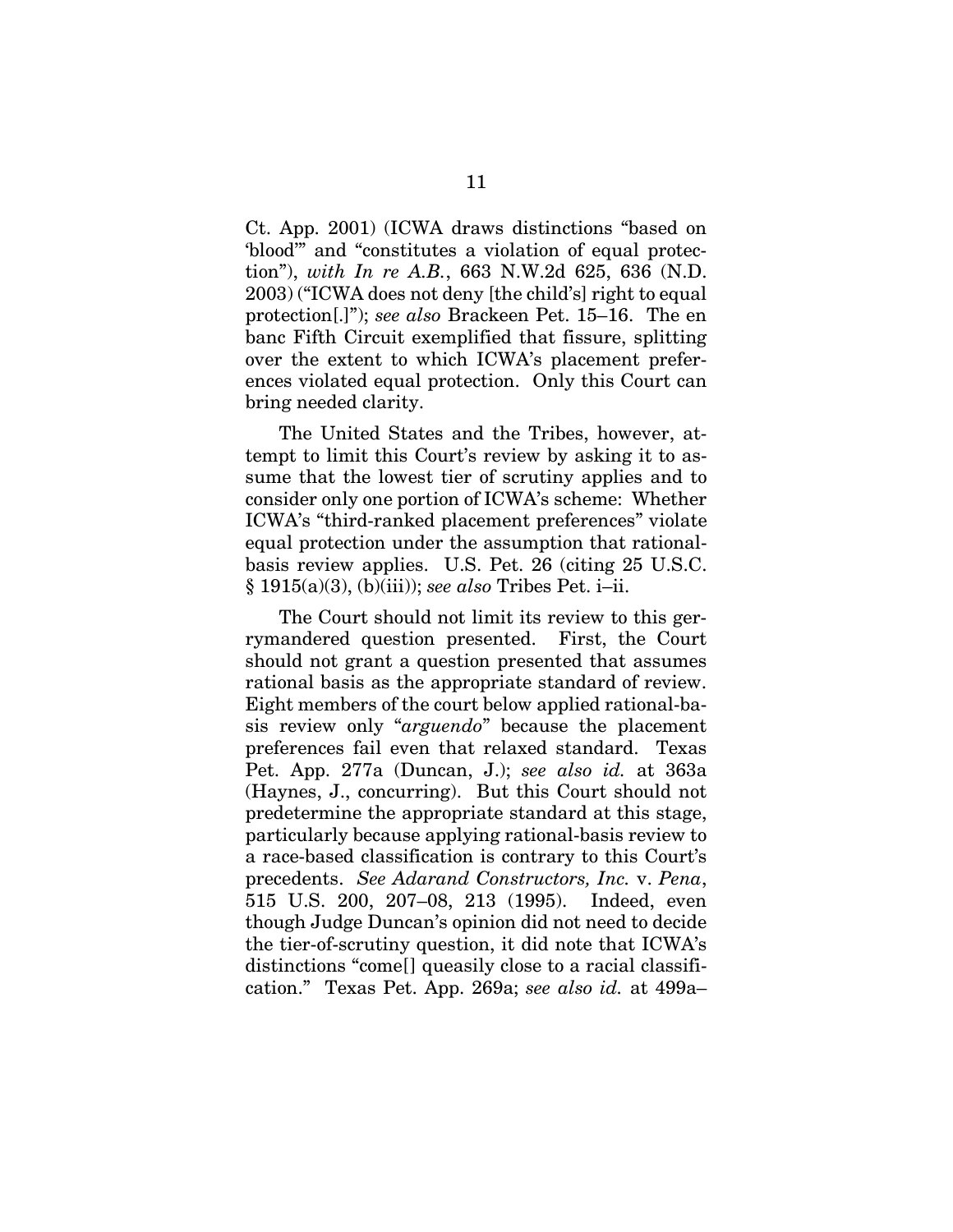500a (district court concluding that ICWA "uses ancestry as a proxy for race and therefore must be analyzed by a reviewing court under strict scrutiny" (internal quotation marks omitted)).

Moreover, even if the Court were to grant the question as presented by the United States and the Tribes, Individual Respondents (and Texas) would still be "entitled" to challenge the assumption that rational-basis review applies in "defend[ing] the judgment" below. *Jones* v. *United States*, 527 U.S. 373, 396–97 (1999) (government could challenge question presented's "assumption that" aggravating factors were invalid). Accordingly, the question presented by Individual Respondents and Texas more accurately captures the issues that would be presented to this Court on certiorari.

Second, the Court should not review the thirdranked placement preference in isolation. ICWA's placement regime works as a coordinated, interlocking scheme. *See* Texas Pet. App. 277a (Duncan, J.) ("Plaintiffs challenge ICWA's placement preferences as a whole[.]"). The third-ranked placement preference applies only if the child is first classified as an "Indian child," and that threshold determination raises equal-protection concerns of its own. *See ibid.*  (explaining that "ICWA's 'Indian child' classification violates the equal protection component of the Fifth Amendment"). And the third-ranked placement preference works together with the first two placement preferences to place Individual Respondents on "[un]equal footing in the [adoption] process"—specifically, in last place. *Ne. Fla. Chapter of Associated Gen. Contractors of Am.* v. *City of Jacksonville*, 508 U.S. 656, 666 (1993).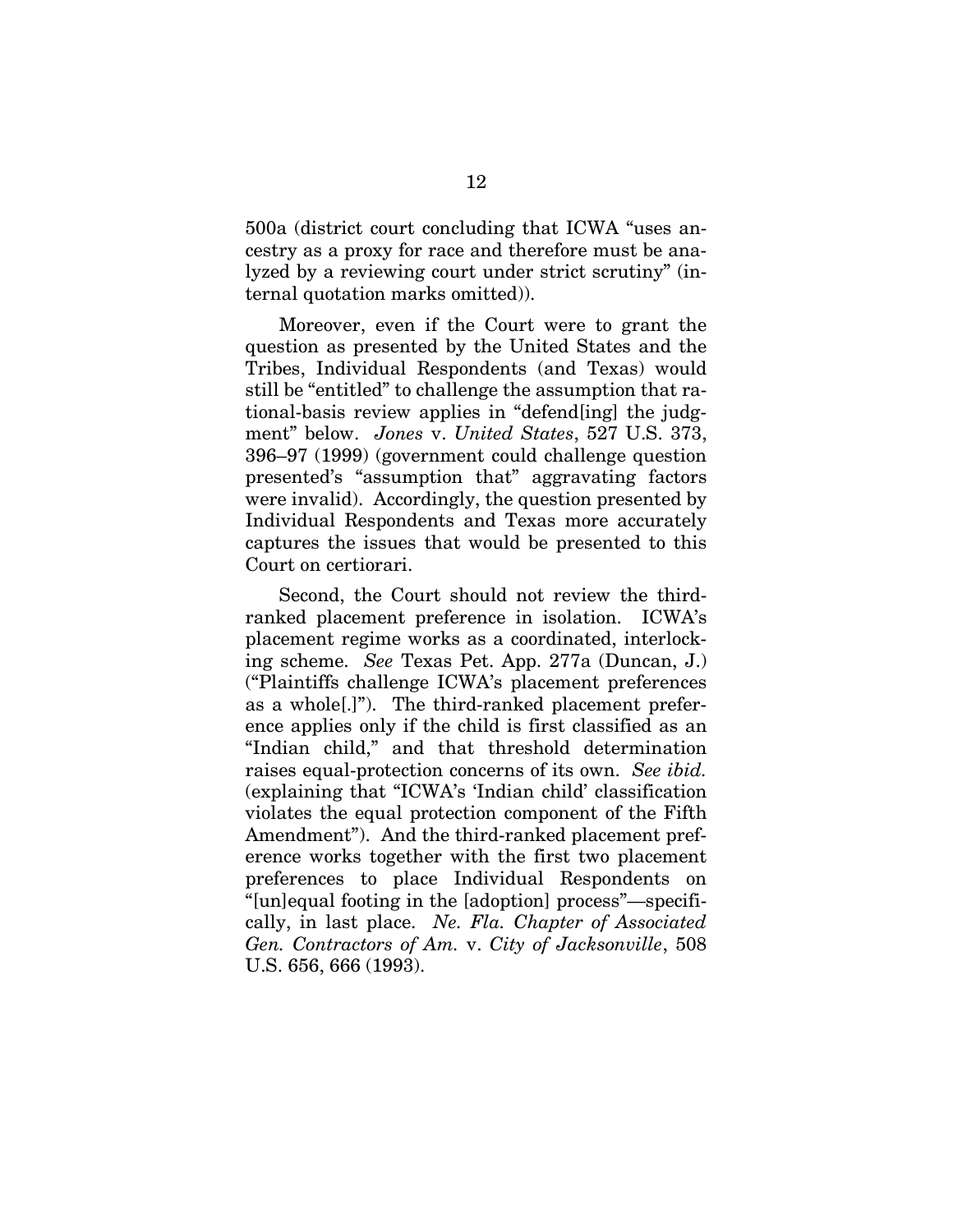To be sure, Congress's racial discrimination is "most evident" in ICWA's third placement preference, Texas Pet. App. 277a (Duncan, J.), which bluntly favors *any* "Indian famil[y]" from *any* of 574 tribes over any non-Indian family, 25 U.S.C. § 1915(a)(3). But the third placement preference is simply the smoking gun demonstrating beyond peradventure that the entire scheme violates equal protection. The placement preferences collectively establish an impermissible "naked preference for Indian over non-Indian families." Texas Pet. App. 279a (Duncan, J.). As Texas correctly explains, the placement preferences "operate individually and jointly" to disadvantage non-Indian parents seeking to adopt an Indian child. Texas Pet. 20. ICWA must be analyzed in a "holistic endeavor." *Adoptive Couple*, 570 U.S. at 652 (internal quotation marks omitted); *see also id.* at 670 (Sotomayor, J., dissenting) ("[It is b]etter to start at the beginning and consider the operation of [ICWA] as a whole."). The Court should review ICWA's scheme of race-based discrimination as a whole, rather than examine a single strand on its own.

Indeed, this Court has recognized that equal-protection claims should not be assessed by reviewing statutory provisions in isolation. *See Stanton* v. *Stanton*, 429 U.S. 501, 502 (1977) (per curiam) (explaining, in equal-protection challenge to statute establishing age of majority, that the "portion of the statute setting the age for females" could not be "viewed in isolation from the portion setting the age for males"); *cf. Bethune-Hill* v. *Va. State Bd. of Elections*, 137 S. Ct. 788, 800 (2017) (in equal-protection challenge to legislative district boundaries, a "holistic analysis is necessary"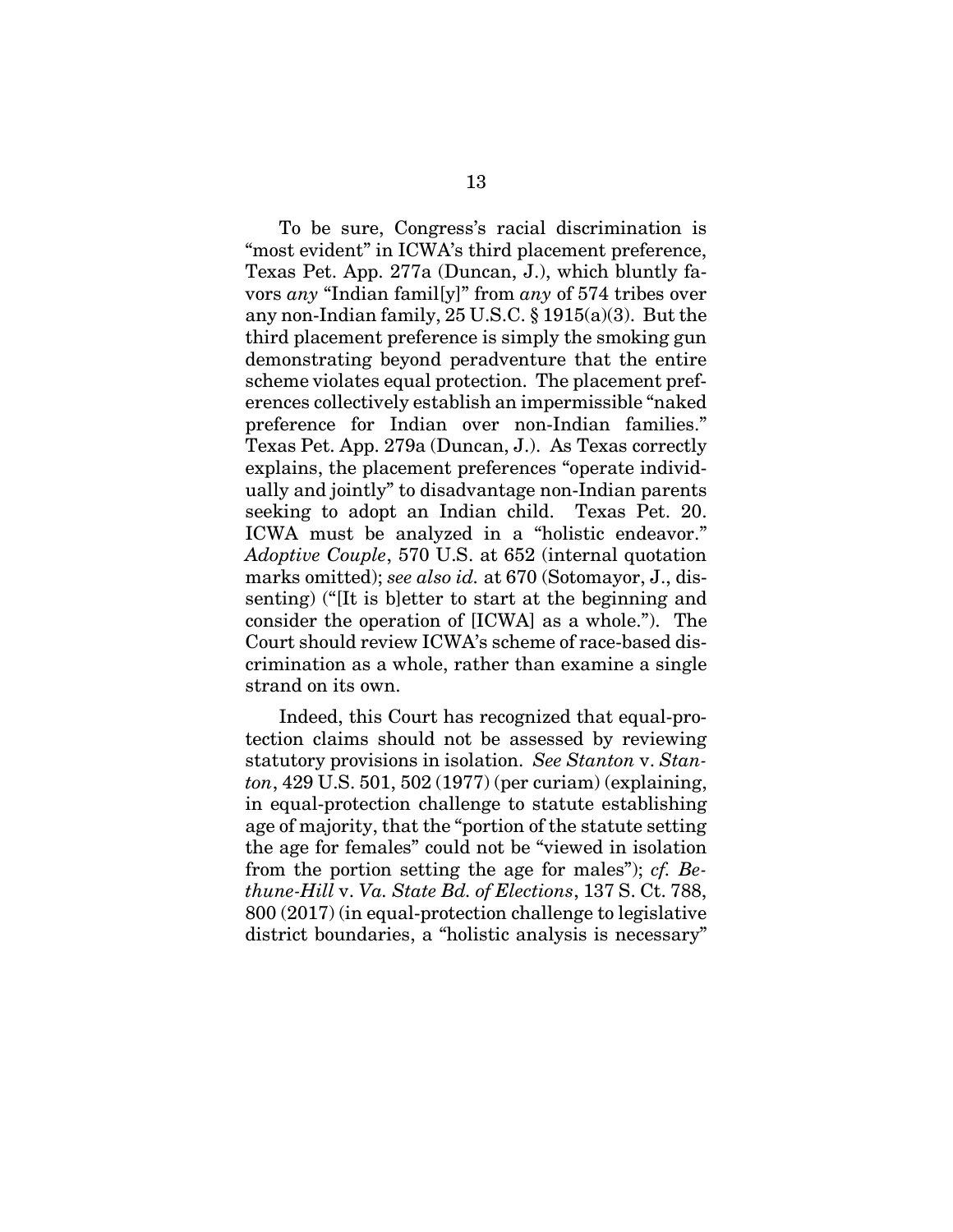rather than "[c]oncentrating on particular portions in isolation").[1](#page-22-1)

Instead, the Court should grant review of the question as presented by Individual Respondents and Texas: whether ICWA's placement-preference regime—including the definition of "Indian child" and all three placement preferences—violates equal protection under any standard of review. *See* Brackeen Pet. i, 14–27; Texas Pet. i, 19–24. This Court has already noted the "equal protection concerns" that ICWA raises. *Adoptive Couple*, 570 U.S. at 656 (declining to adopt an interpretation that would allow a biological parent to "play his ICWA trump card at the eleventh hour to override the mother's decision and the child's best interests"). "This [case] squarely raises th[os]e 'equal protection concerns.'" Texas Pet. App. 275a (Duncan, J.). To resolve those concerns, the Court should grant review of the equal-protection question as presented by Individual Respondents and Texas.

### <span id="page-22-0"></span>**III. THE QUESTION OF STANDING DOES NOT MERIT A SEPARATE QUESTION PRESENTED.**

The United States and the Tribes ask this Court to review, as a standalone question, whether Individual Respondents have standing to challenge ICWA's

l

<span id="page-22-1"></span><sup>&</sup>lt;sup>1</sup> The United States further contends (at  $29-30$ ) that the preferences should not be declared facially unconstitutional. But whenever a provision impermissibly discriminates on the basis of race, it is invalid on its face. *See City of Richmond* v*. J.A. Croson Co.*, 488 U.S. 469, 509 (1989) (plurality) (striking down racial preference even though a preference could have been granted to "identified" victims of past racial discrimination); *id.* at 526–27 (Scalia, J., concurring in the judgment) (same). And in any event, Individual Respondents have also challenged ICWA as applied to them. *See* Ct. App. ROA.511–15.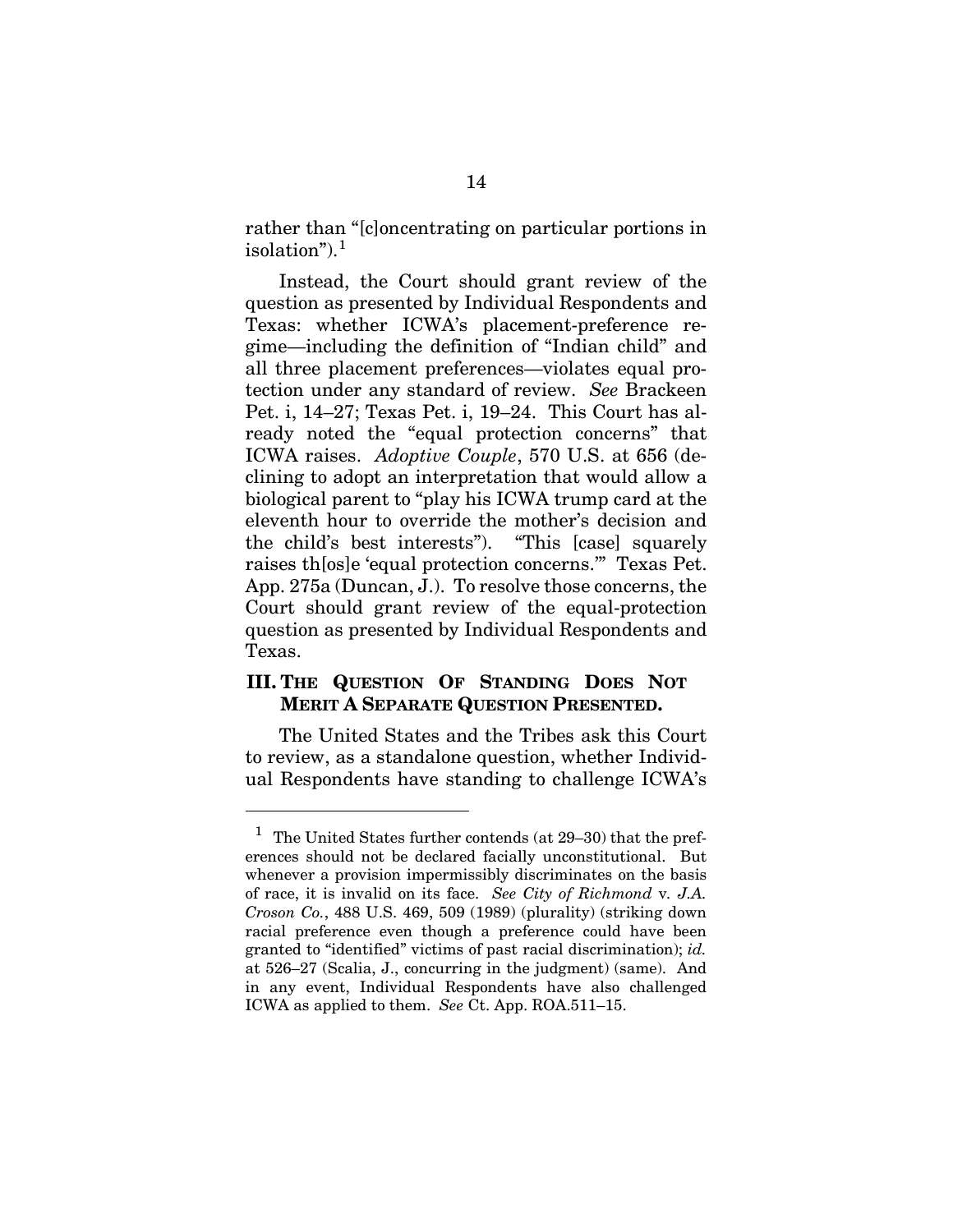placement preferences. U.S. Pet. i; Tribes Pet. i. The question does not merit a separate question presented. Individual Respondents' standing has been resoundingly reaffirmed throughout the litigation: The district court held that it was "clear that the Individual [Respondents]" met Article III requirements. Texas Pet. App. 559a. The Court of Appeals panel unanimously held that the Brackeens "have standing to assert an equal protection claim as to" the placement preferences. Texas Pet. App. 414a. And at the en banc stage, 11 judges agreed that Individual Respondents had standing to challenge the placement preferences. Texas Pet. App. 59a–63a (Dennis, J.); *id.*  at 217a–23a (Duncan, J.). That question is not certworthy, and this Court should decline to grant it. *See*, *e.g.*, *Dobbs* v*. Jackson Women's Health Org.*, 141 S. Ct. 2619 (2021) (granting question of statute's constitutionality but declining to grant question regarding third-party standing).

**A.** First, Individual Respondents have standing to challenge ICWA's compliance with the Constitution's equal-protection guarantee through their Administrative Procedure Act ("APA") claim, which asks the Court to set aside ICWA's implementing regulations, *see Indian Child Welfare Act Proceedings*, 81 Fed. Reg. 38,778 (June 14, 2016), on the basis that ICWA itself—the source of the Federal Respondents' authority to issue the regulations—violates equal protection. *See* Texas Pet. App. 2a, 180a, 223a n.19. There can be no doubt that Individual Respondents as well as Texas—have standing to bring this claim: The implementing regulations directly regulate them, governing their ability to adopt, and they therefore seek to set aside those regulations by suing the federal officials responsible for promulgating them. Even the dissent below conceded that Individual Respondents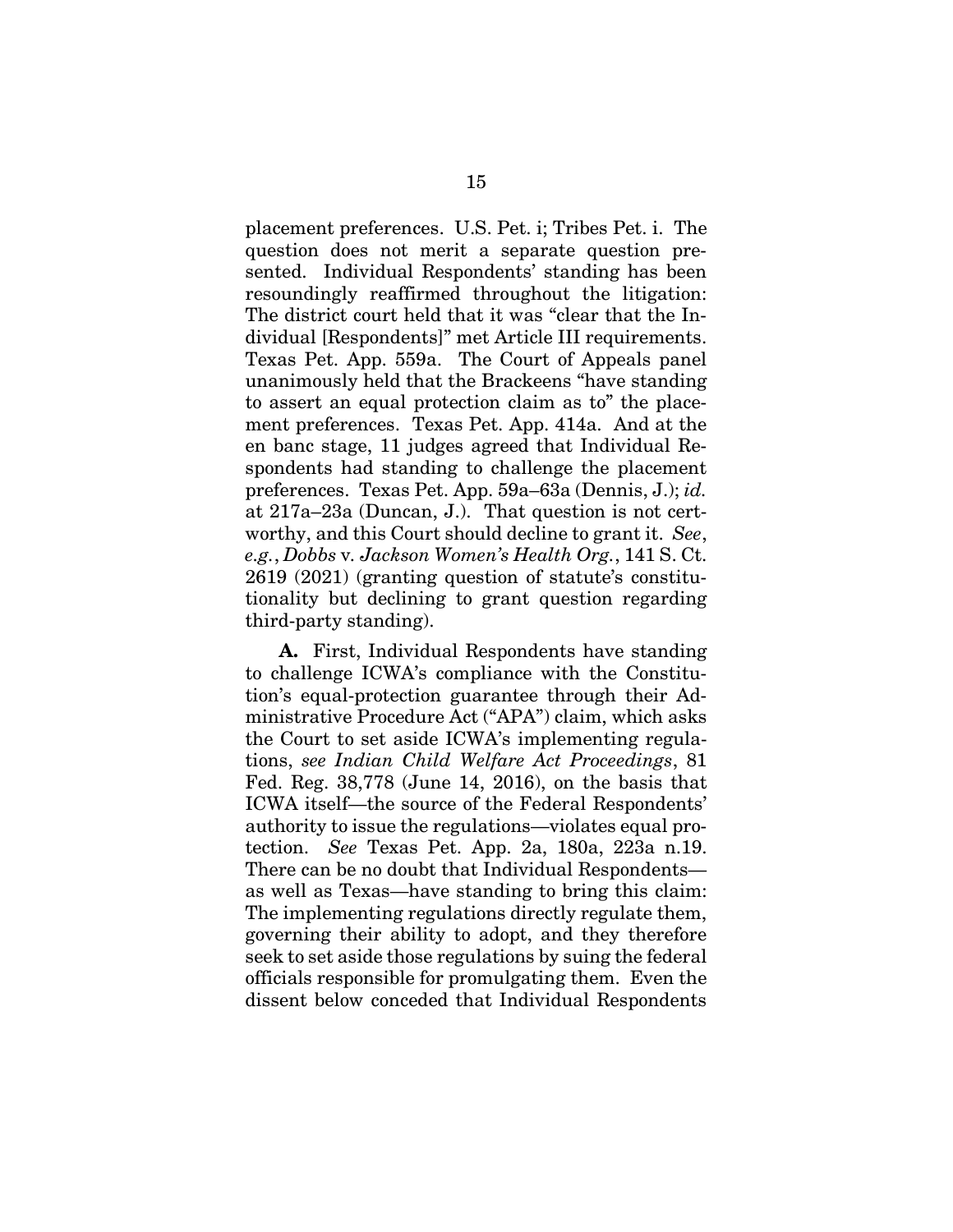have standing to assert their APA challenge. Texas Pet. App. 381a. And this APA claim can be brought in federal court alone, 5 U.S.C. § 702, and cannot be litigated through a state-court adoption proceeding.

Individual Respondents' APA challenge encompasses each of the Individual Respondents' constitutional arguments, including their argument that the regulations must be set aside because ICWA's "Indian child" definition, 25 U.S.C. § 1903(4), and ICWA's placement-preference system, *id.* § 1915, are "contrary to constitutional right," 5 U.S.C. § 706(2)(B), and therefore cannot be the basis for valid federal regulation, *see* Ct. App. ROA.654–57, 661; *see also Seila Law LLC* v. *CFPB*, 140 S. Ct. 2183, 2196 (2020) (holding that standing exists when "challenger 'sustain[s] injury' from an executive act that allegedly exceeds the official's authority" (quoting *Bowsher* v. *Synar*, 478 U.S. 714, 721 (1986) (alteration in original)). Because Individual Respondents have Article III standing to bring the APA claim, they have standing to raise all arguments in support of that claim, including that ICWA itself violates equal protection.

**B.** Even setting aside Individual Respondents' APA claim, they have standing to seek declaratory and injunctive relief in a direct challenge to ICWA's unlawful provisions. Individual Respondents are suffering injury in fact, and the United States does not argue otherwise. *See* U.S. Pet. 21–26. As prospective parents seeking to adopt or foster an "Indian child" subject to ICWA, Individual Respondents face impediments and delays that they would not face but for ICWA. 25 U.S.C. § 1903(4). Take, for example, the Brackeens—they have been and are required to satisfy statutory hurdles in their attempts to adopt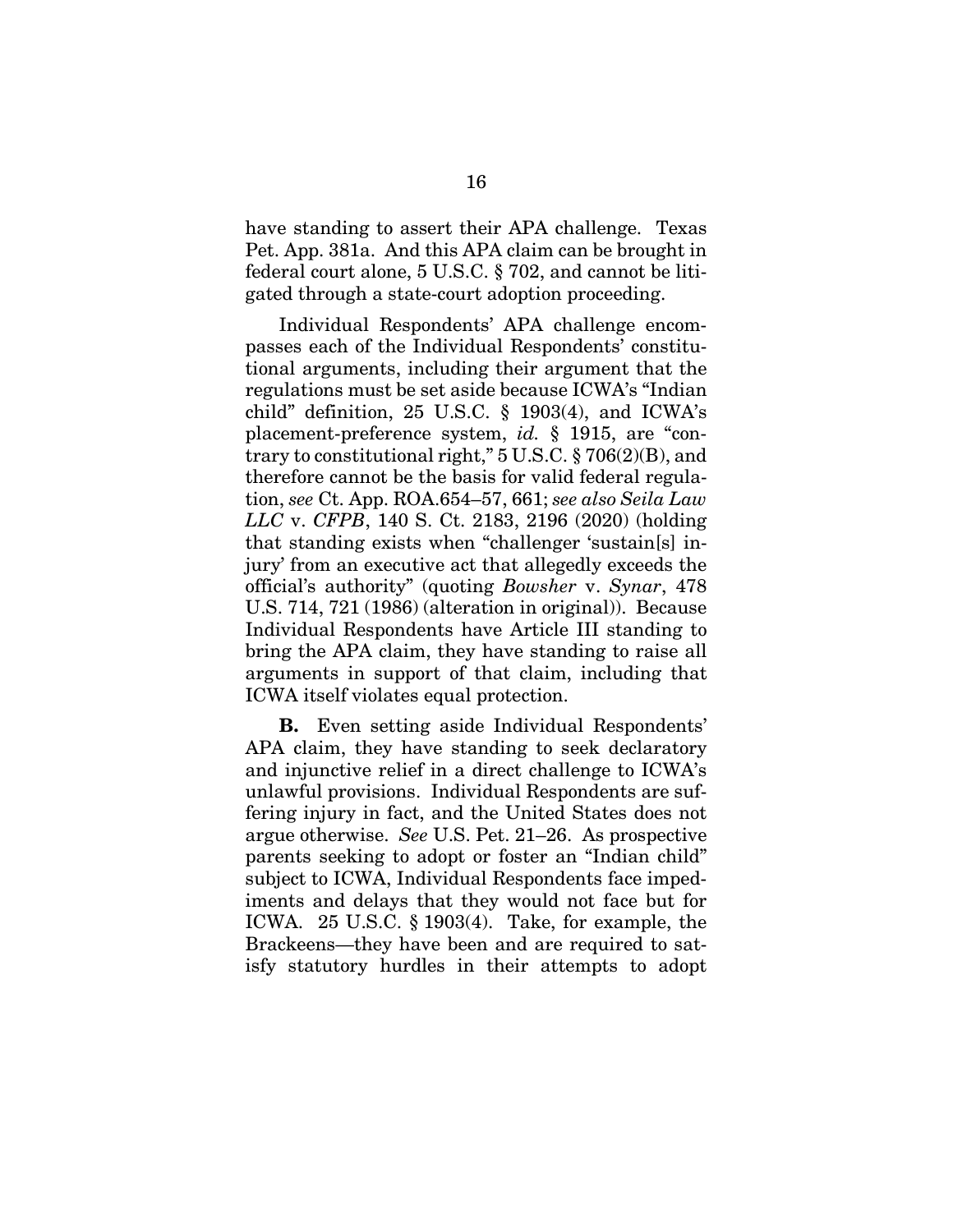A.L.M. and Y.R.J. that exist solely because ICWA classifies these children as Indian children.<sup>[2](#page-25-0)</sup>

Additionally, Individual Respondents are injured because ICWA's placement preferences treat them unequally. The preferences categorically placed Individual Respondents last in line to adopt or foster a child because they were not a member of any of the preferred groups—including the third-ranked preference. "When the government erects a barrier that makes it more difficult for members of one group to obtain a benefit than it is for members of another group," the "'injury in fact' in an equal protection case of this variety is the denial of equal treatment resulting from the imposition of the barrier, not the ultimate inability to obtain the benefit" because of the barrier. *Ne. Fla. Chapter of Associated Gen. Contractors*, 508 U.S. at 666; *see also* Texas Pet. App. 218a (Duncan, J.) ("As persons seeking to adopt Indian children, the Individual [Respondents] are objects of the contested provisions, and the ordinary rule is that they have standing to challenge them." (internal quotation marks omitted)).

l

<span id="page-25-0"></span><sup>2</sup> The United States suggests that the Brackeens' efforts to adopt Y.R.J. cannot be "considered" because "those efforts postdated the commencement of this suit and were not brought to the district court's attention until after final judgment." U.S. Pet. 23. But the Brackeens' efforts to adopt Y.R.J. serve as proof positive that their stated intentions to adopt another child, *see* Texas Pet. App. 60a n.15, were concrete and real, rather than hypothetical, and that their challenge was not moot. Thus, the Brackeens were entitled to submit documentation of those efforts as those events were unfolding. *See Davis* v. *FEC*, 554 U.S. 724, 736 (2008) (taking note of plaintiff's "public statement expressing his intent to" self-finance another campaign, which post-dated the government's brief in this Court, to confirm the Court's jurisdiction); *Mathews* v. *Diaz*, 426 U.S. 67, 75 (1976) (similar).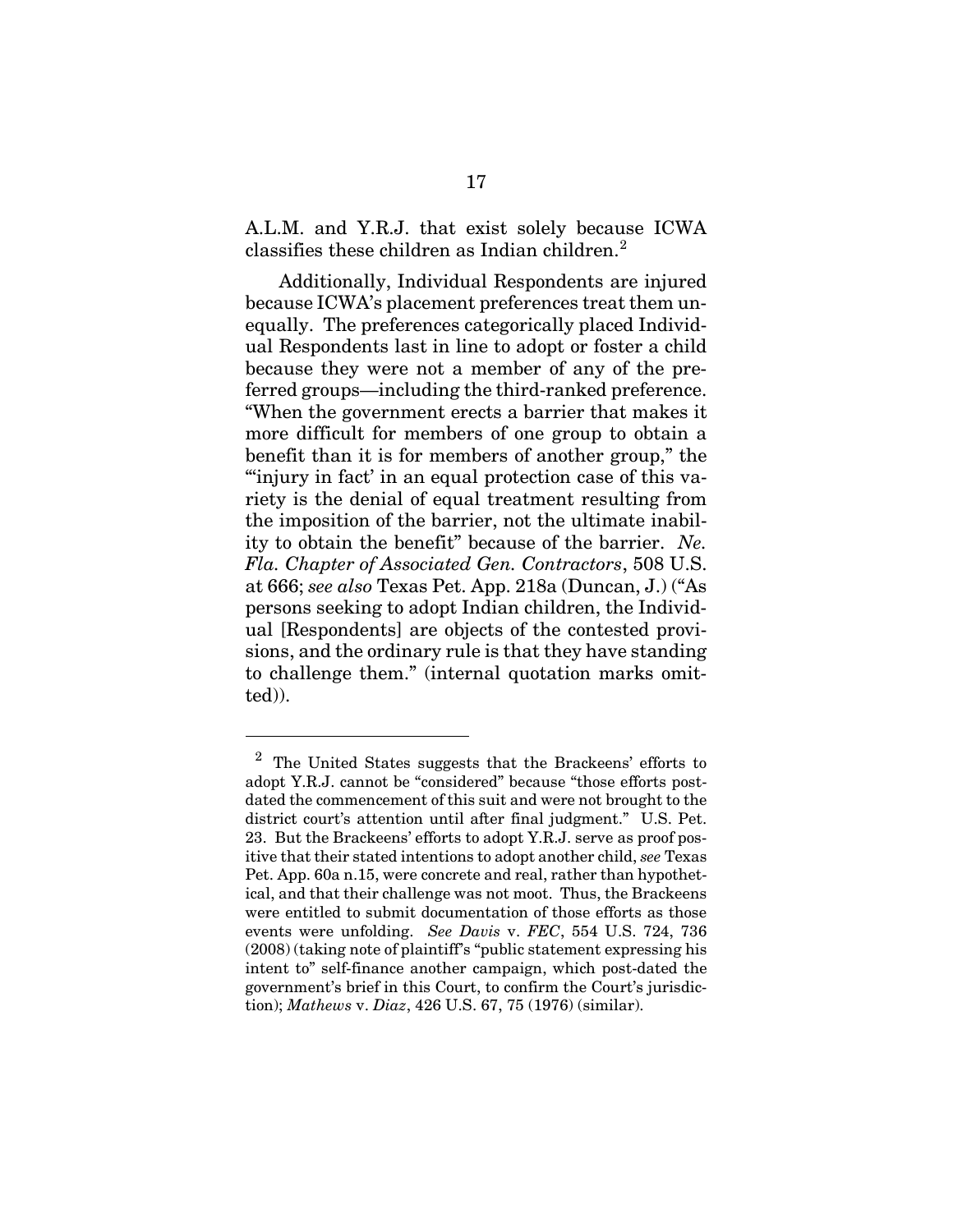**C***.* Individual Respondents' injuries are also fairly traceable to the challenged actions of the defendants. Under Article III, "no more than *de facto* causality" is required, and the injury need only be attributable "at least in part" to the government's action. *Dep't of Commerce* v. *New York*, 139 S. Ct. 2551, 2566 (2019) (internal quotation marks omitted). Because the federal defendants "bear some responsibility for the regulatory burdens imposed by ICWA," the Individual Respondents' injuries are "fairly traceable to the[ir] actions." Texas Pet. App. 60a (Dennis, J.); *see also id.* at 220a–21a (Duncan, J.) ("injuries are traceable, in part, to the Federal Defendants' implementing ICWA … and to their inducing state officials to apply ICWA"). If not for ICWA's federal placement preferences, Individual Respondents would have "the opportunity to compete" for selection as adoptive or foster parents "on an equal basis." *Gratz* v. *Bollinger*, 539 U.S. 244, 262 (2003).

The United States and the Tribes claim that Individual Respondents have not shown an injury traceable specifically to "Section  $1915(a)(3)$  or (b)(iii)." U.S. Pet. 22; Tribes Pet. 33–34. But ICWA's entire scheme of placement preferences as a whole imposes a discriminatory preference for Indian families over non-Indian families. The injury arises not from the application of any one placement preference, but from the fact that ICWA subjects Individual Respondents' adoptions to different standards than apply under state law. The third-ranked placement preference is one part of a larger "barrier that makes it more difficult for members of one group to obtain a benefit." *Ne. Fla. Chapter of Associated Gen. Contractors*, 508 U.S. at 666.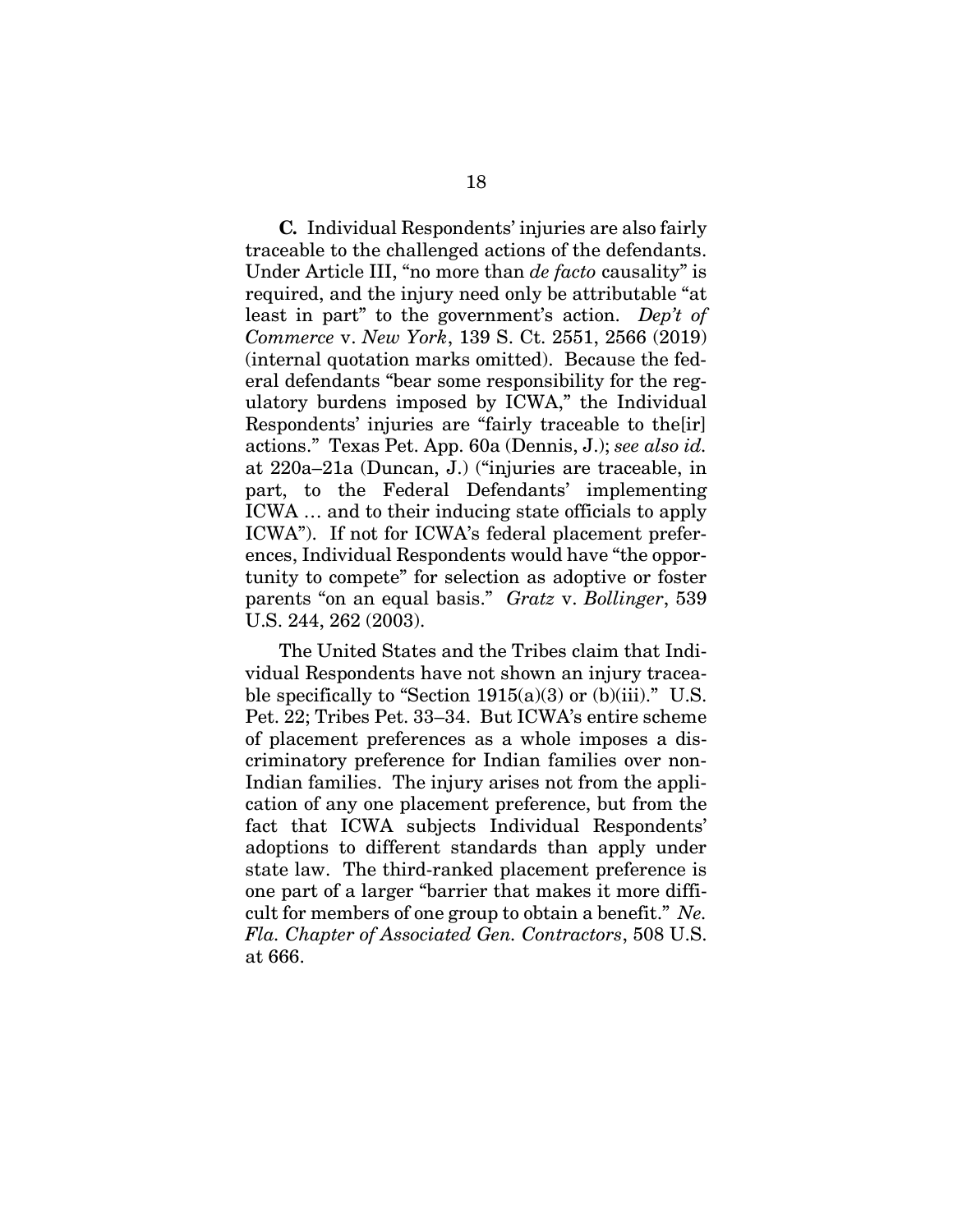**D***.* Individual Respondents' injuries would also be redressed by "the judicial relief requested," *California*  v. *Texas*, 141 S. Ct. 2104, 2115 (2021), which includes a request for a declaration, injunctive relief, and any further relief deemed proper, *see* Ct. App. ROA.662. [3](#page-27-0) Redressability is satisfied if "the practical consequence" of a decision "would amount to a significant increase in the likelihood that the plaintiff would obtain relief." *Utah* v. *Evans*, 536 U.S. 452, 464 (2002).

Here, a favorable decision "would redress the Individual [Respondents'] injuries in numerous ways." Texas Pet. App. 221a (Duncan., J.). "Victory," even in the lower courts, "would mean a declaration" that ICWA's preferences violate constitutional rights, and it is "substantially likely that" state courts conducting adoption proceedings would consider such a ruling "an authoritative interpretation." *Utah*, 536 U.S. at 463– 64; *see also*, *e.g.*, *FEC* v. *Akins*, 524 U.S. 11, 25 (1998) (plaintiffs had standing to obtain a declaration notwithstanding agency's "discretionary powers" to disregard ruling). Redressability turns on whether an injury "will '*likely*' be redressed," not whether an injury is guaranteed to be redressed. *Bennett*, 520 U.S. at 170–71 (emphasis added) (redressability satisfied even though agency was "free to disregard" court). It is sufficient to show that "third parties will likely react in predictable ways." *Dep't of Commerce*, 139 S.

l

<span id="page-27-0"></span><sup>3</sup> The United States argues that only the request for declaratory relief is relevant to the standing inquiry because the district court did not order injunctive relief. U.S. Pet. 25. But the Article III analysis looks to the relief "requested," *California*, 141 S. Ct. at 2115, not the relief entered to date. And the district court remains free to issue additional remedies at any time. *See* 28 U.S.C. § 2201(a) (declaratory judgment may be precursor to "further relief").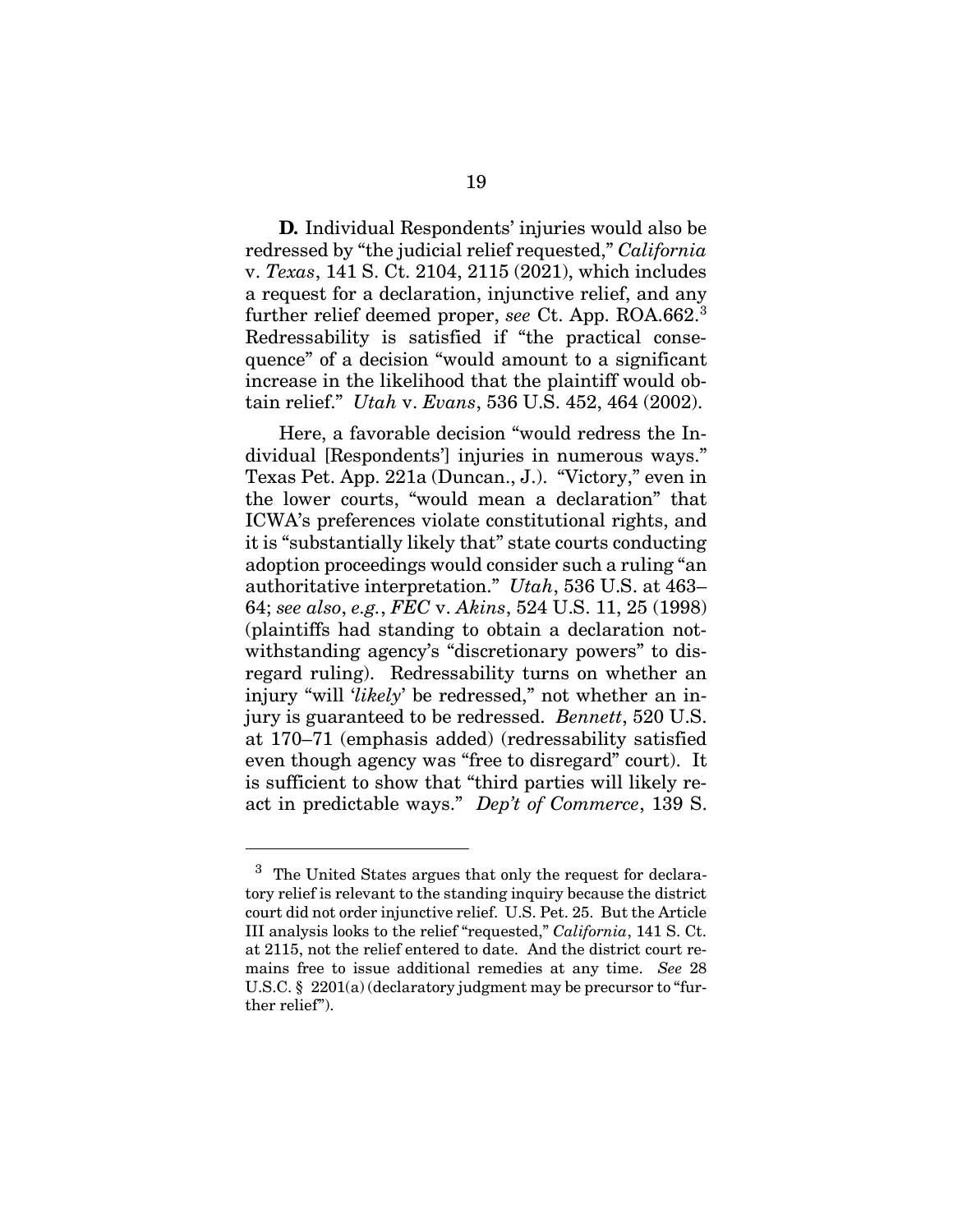Ct. at 2566. Indeed, a Texas trial court deciding whether to apply ICWA to the Brackeens' efforts to adopt Y.R.J. already has stated that it would look to the federal courts' "ruling on the Brackeens' federal constitutional claims." Texas Pet. App. 60a (Dennis, J.). And, of course, a favorable ruling from *this* Court would bind *all* courts. *See ibid*.

In addition, state officials would no longer have the same "obligations to implement the preferences," and the federal government "would be barred from inducing state officials to implement ICWA, including the preferences, by withholding funding." Texas Pet. App. 222a (Duncan., J.).

Under the United States' and Tribes' view, a federal lawsuit against federal defendants challenging a federal law under the federal Constitution could not be heard by a federal court solely because Congress commandeered separate sovereigns—the States—to implement ICWA. That disconnect underscores ICWA's unique anticommandeering defects, but it does not defeat Individual Respondents' standing under this Court's precedents.

### <span id="page-28-0"></span>**IV. THE COURT SHOULD REVIEW WHETHER ICWA VIOLATES THE NONDELEGATION DOCTRINE.**

Finally, Texas asks whether ICWA and its implementing regulations violate the nondelegation doctrine by allowing tribes to alter the placement preferences enacted by Congress. Texas Pet. i. Individual Respondents agree that this Court should review that question.

### **CONCLUSION**

<span id="page-28-1"></span>This Court should grant the petitions of Texas, the United States, the Tribes, and the Brackeens; adopt the questions presented as formulated by Texas and